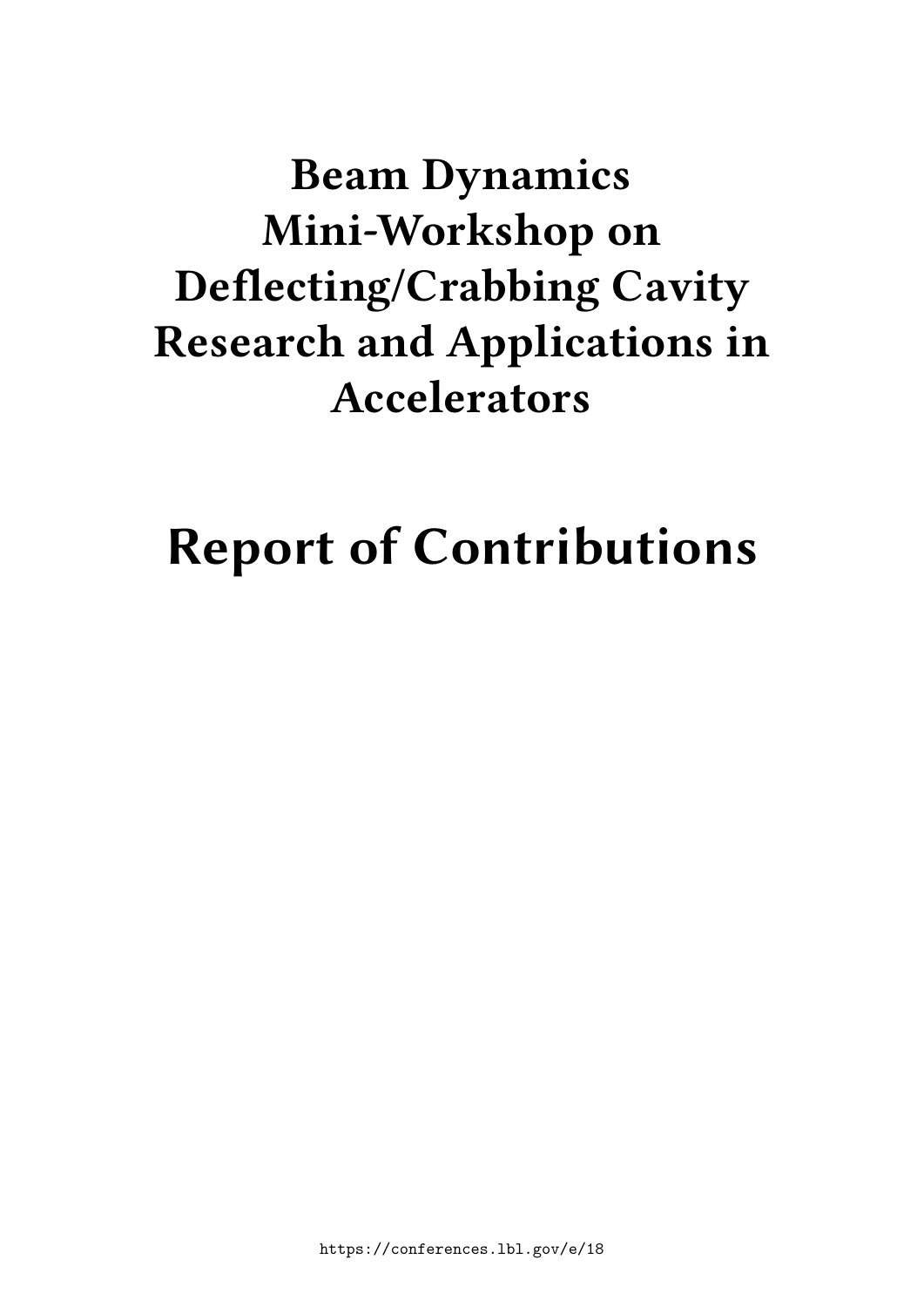Contribution ID: 0 Type: not specified

#### **Working Group 1: Cavity-Beam Interaction (Robert Rimmer)**

*Thursday, 19 July 2012 13:30 (1h 30m)*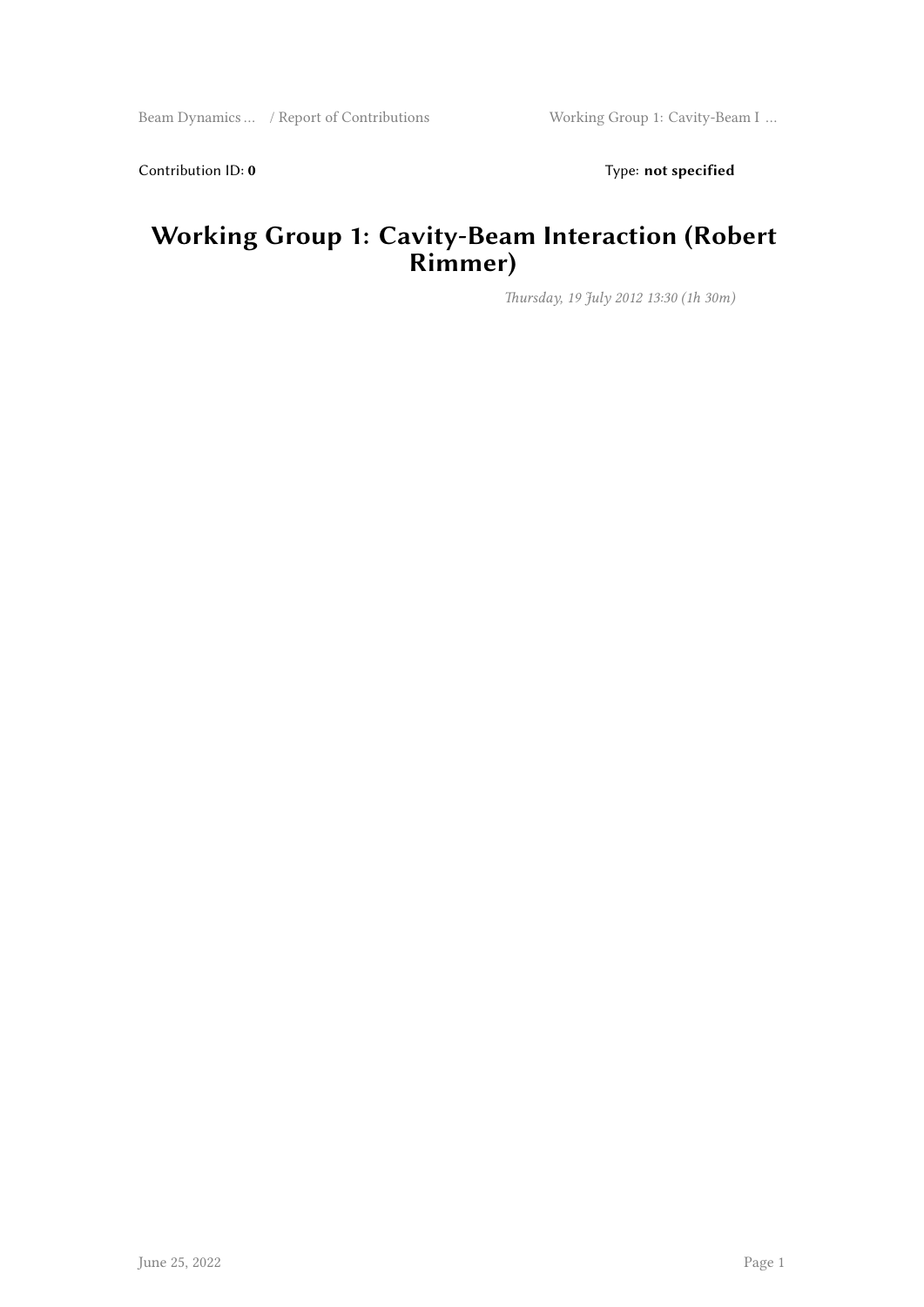Contribution ID: 1 Type: **not specified** 

#### **Working Group 1: Cavity-Beam Interaction (Graeme Burt)**

*Thursday, 19 July 2012 15:30 (1 hour)*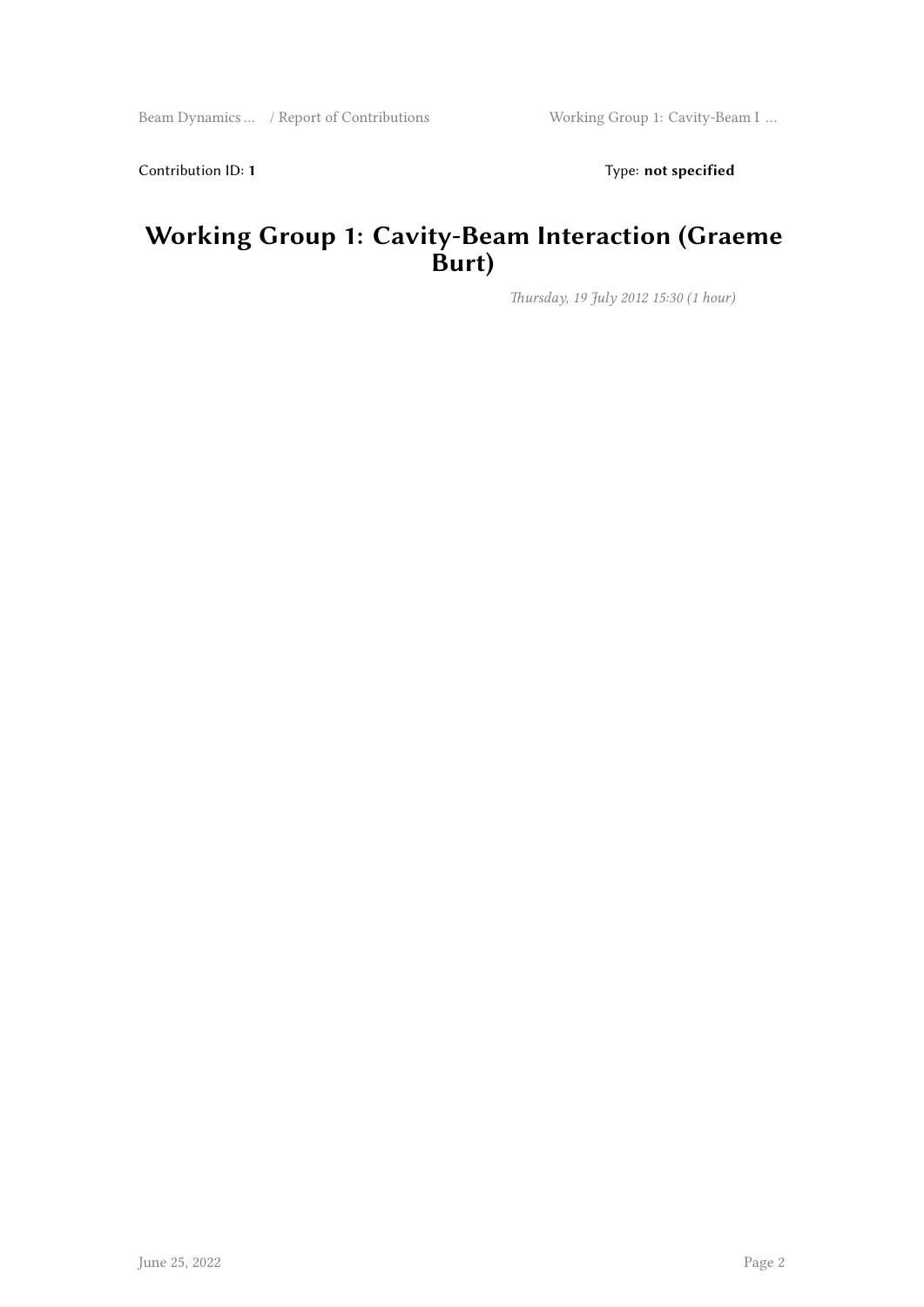Contribution ID: 2 Type: **not specified** 

#### **Working Group 2: Cavity Design: coupler, Damper and Optimization (K. Hosoyama)**

*Thursday, 19 July 2012 16:30 (1h 15m)*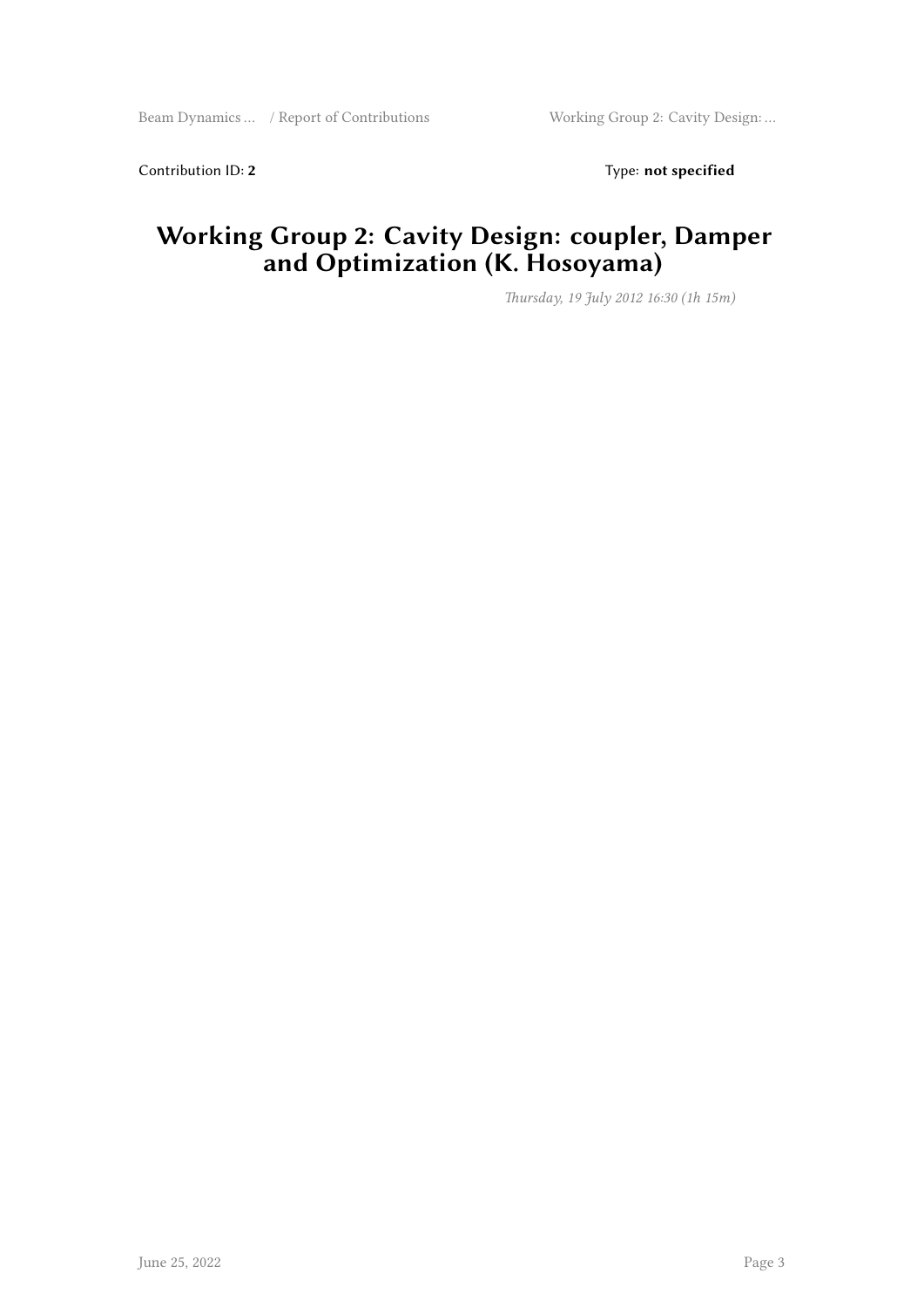Contribution ID: 3 Type: **not specified** 

#### **Working Group 2: Cavity Design Coupler, Damper and Optimization (Genfa WU)**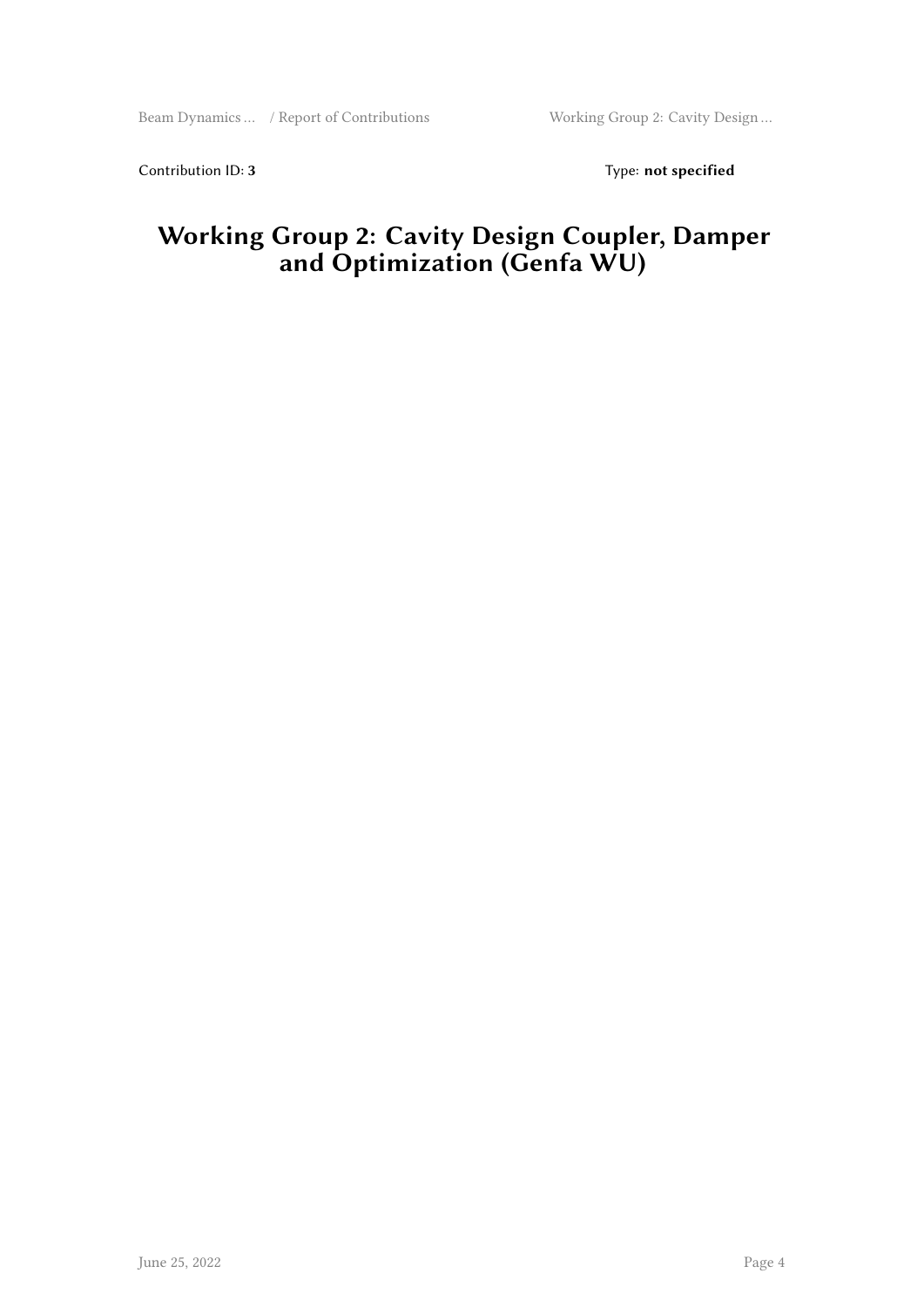Contribution ID: 4 Type: **not specified** 

## **Tour of IMP Facility**

*Friday, 20 July 2012 10:50 (1h 10m)*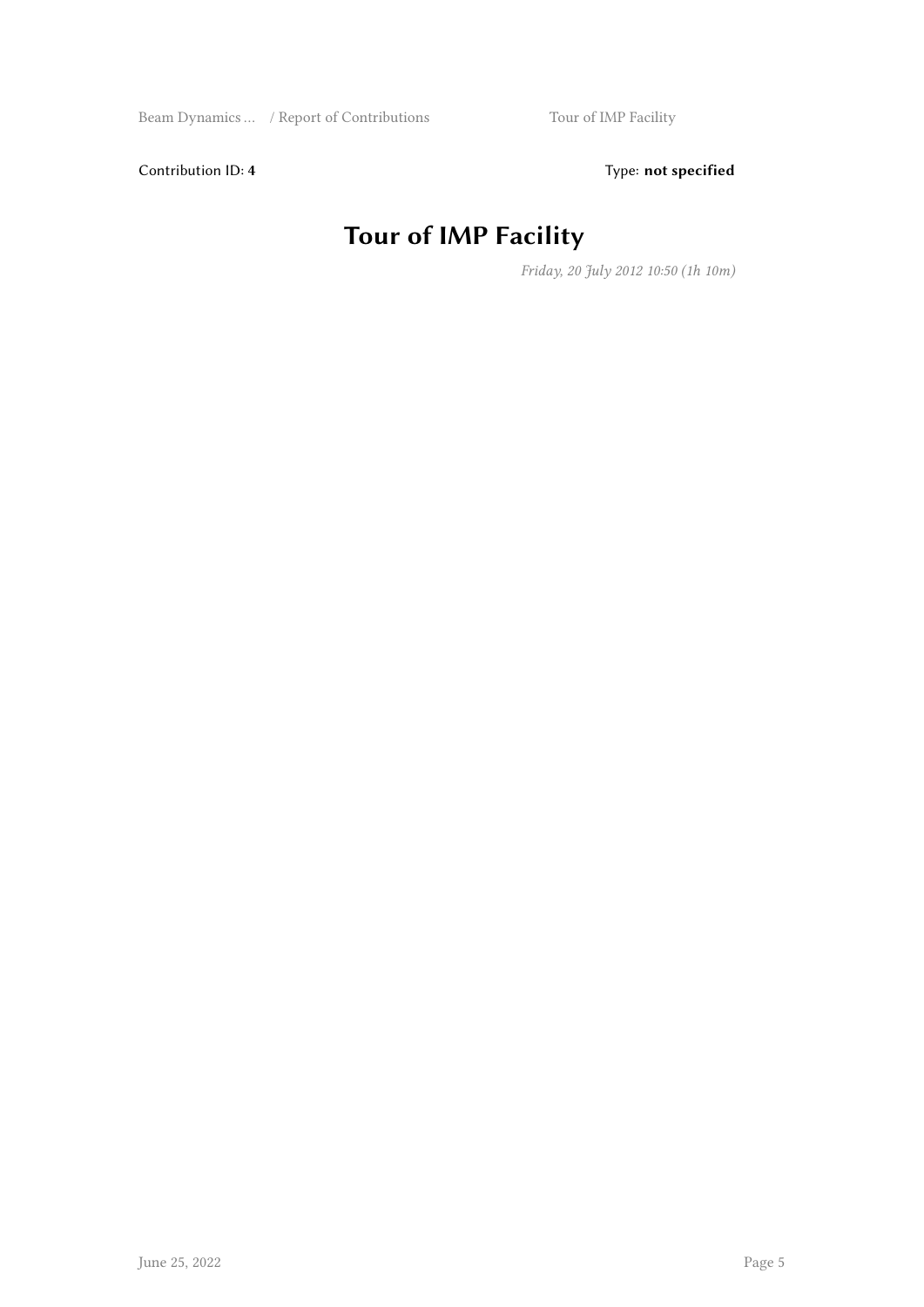Beam Dynamics ... / Report of Contributions Welcome Speech

Contribution ID: 5 Type: **not specified** 

## **Welcome Speech**

**Presenter:** Dr XIAO, Guoqing (Institute of Modern Physics, Director)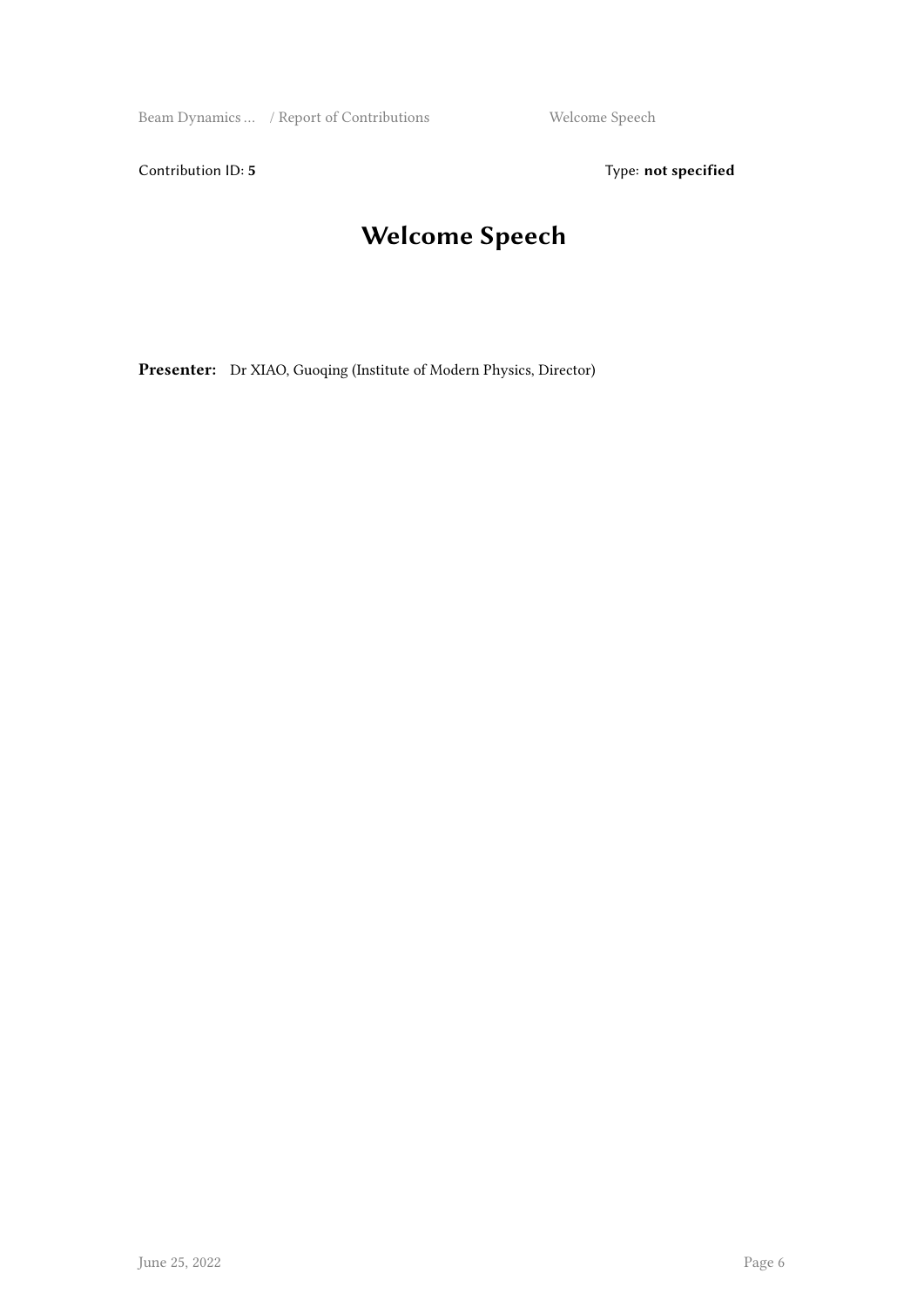Contribution ID: 6 Type: not specified

## **Registration**

*Wednesday, 18 July 2012 08:30 (30 minutes)*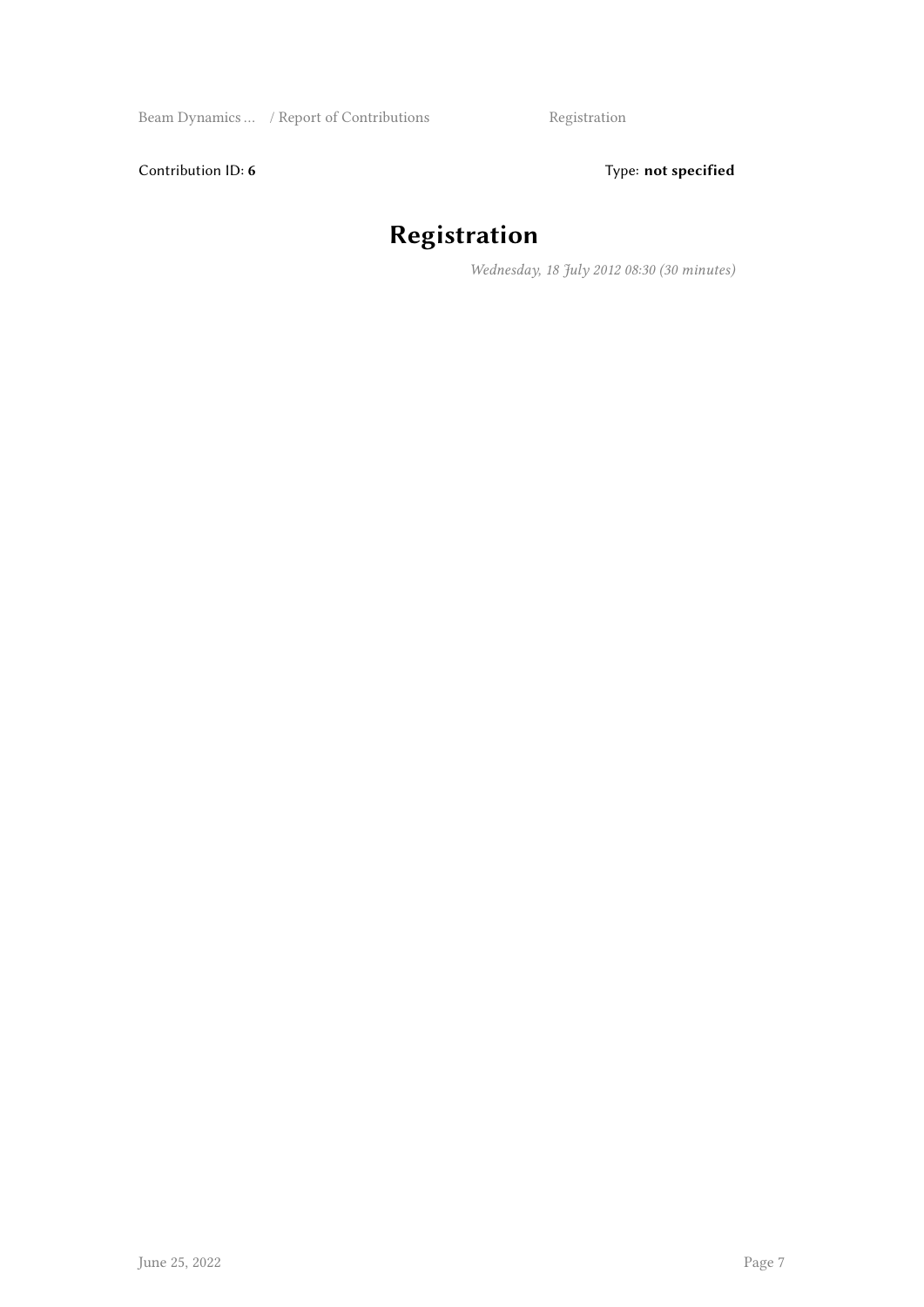Beam Dynamics ... / Report of Contributions Welcome

Contribution ID: 9 Type: **not specified** 

#### **Welcome**

*Wednesday, 18 July 2012 09:00 (10 minutes)*

**Presenter:** Dr XIAO, Guoqing **Session Classification:** Plenary Session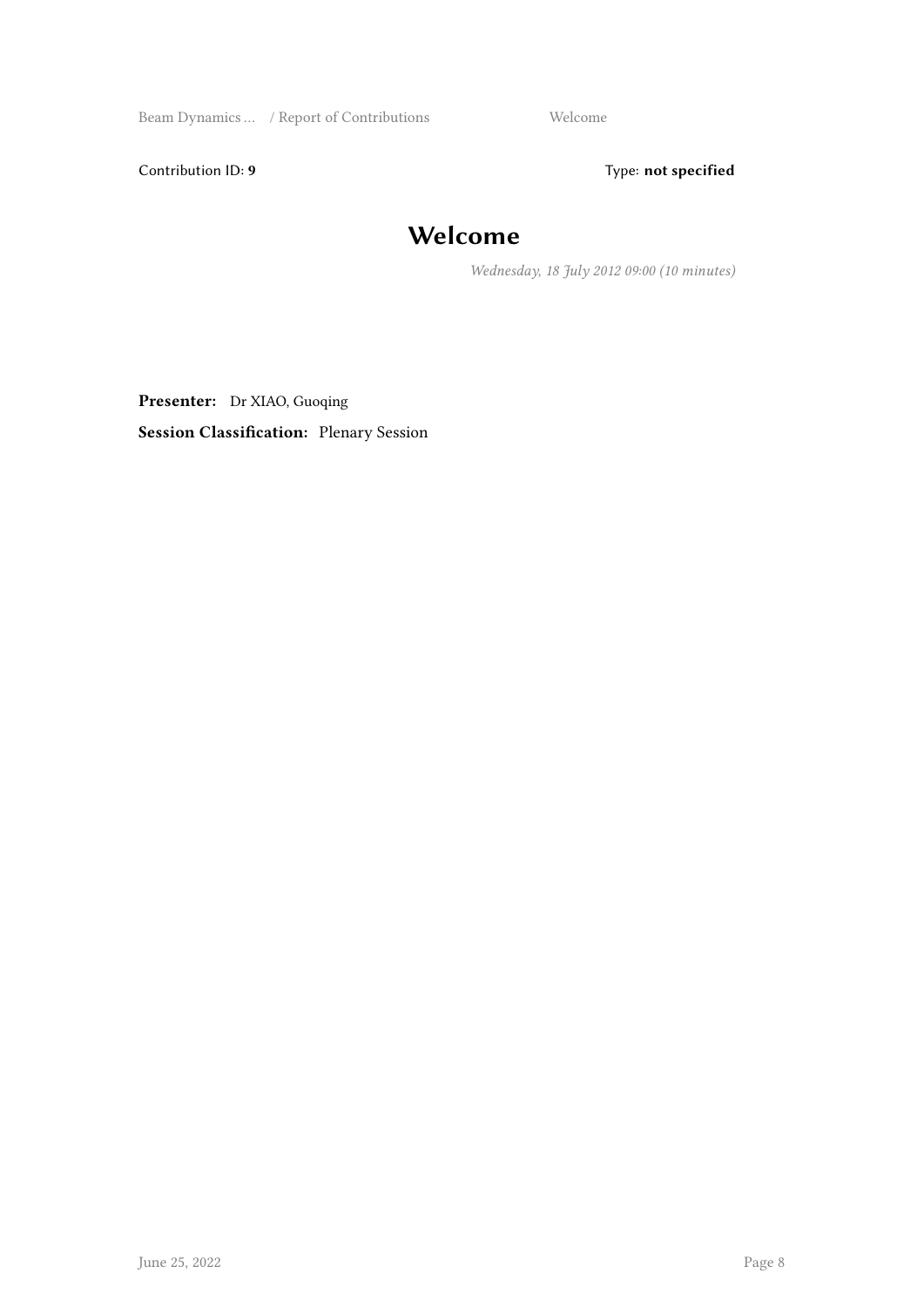Beam Dynamics … / Report of Contributions Accelerator activities at IMP

Contribution ID: 10 **Type:** not specified

### **Accelerator activities at IMP**

*Wednesday, 18 July 2012 09:20 (30 minutes)*

**Presenter:** Dr ZHAO, Hongwei **Session Classification:** Plenary Session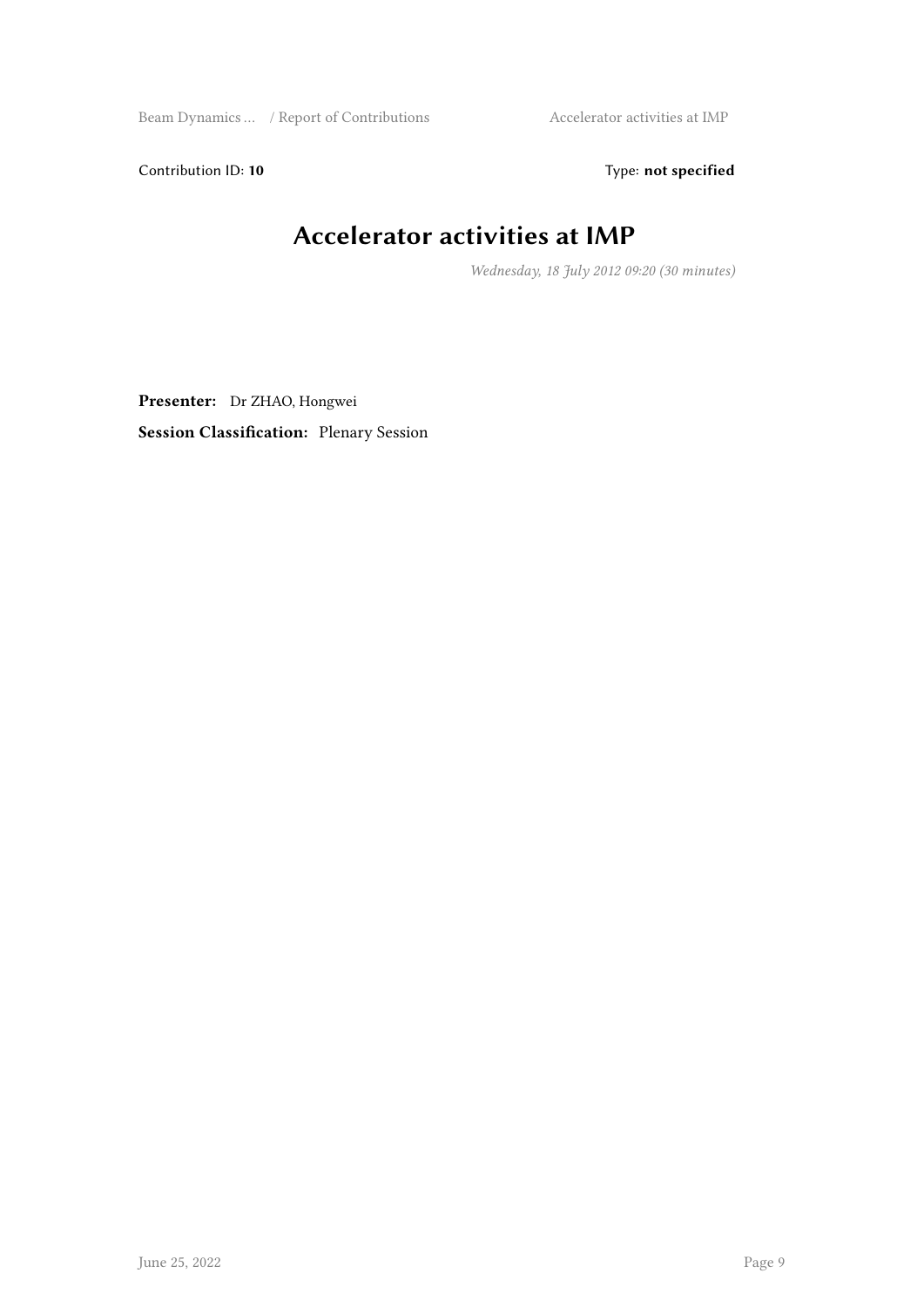Contribution ID: 11 Type: **not specified** 

### **Science of Short Pulse x-rays in Light Sources**

*Wednesday, 18 July 2012 09:50 (40 minutes)*

**Primary author:** Dr NASSIRI, Ali (ANL) **Presenter:** Dr NASSIRI, Ali (ANL) **Session Classification:** Plenary Session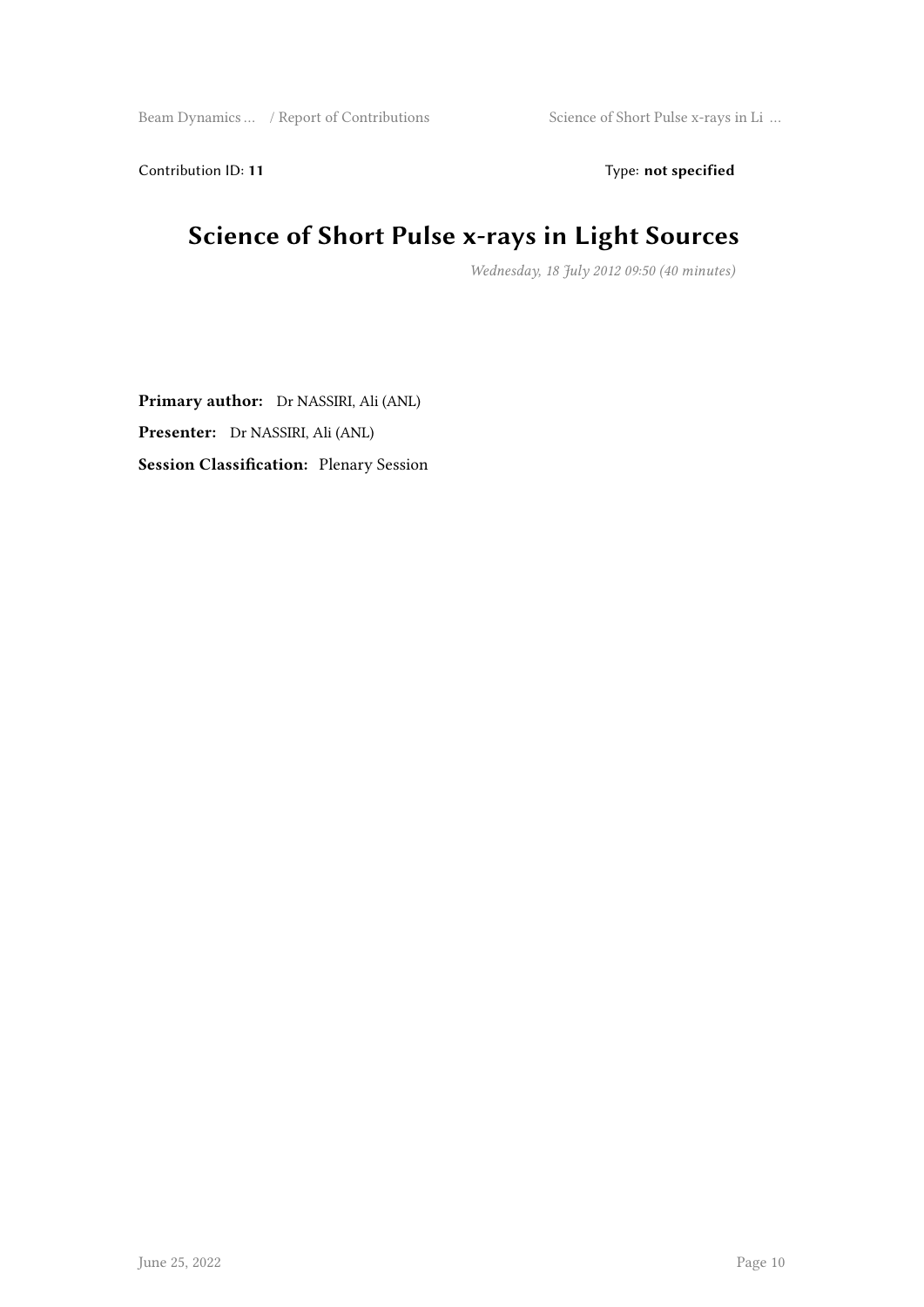Contribution ID: 12 Type: **not specified** 

#### **LHC Luminosity Upgrade and Deflecting Cavities Strategy**

*Wednesday, 18 July 2012 11:00 (30 minutes)*

**Presenter:** Dr CALAGA, Rama **Session Classification:** Plenary Session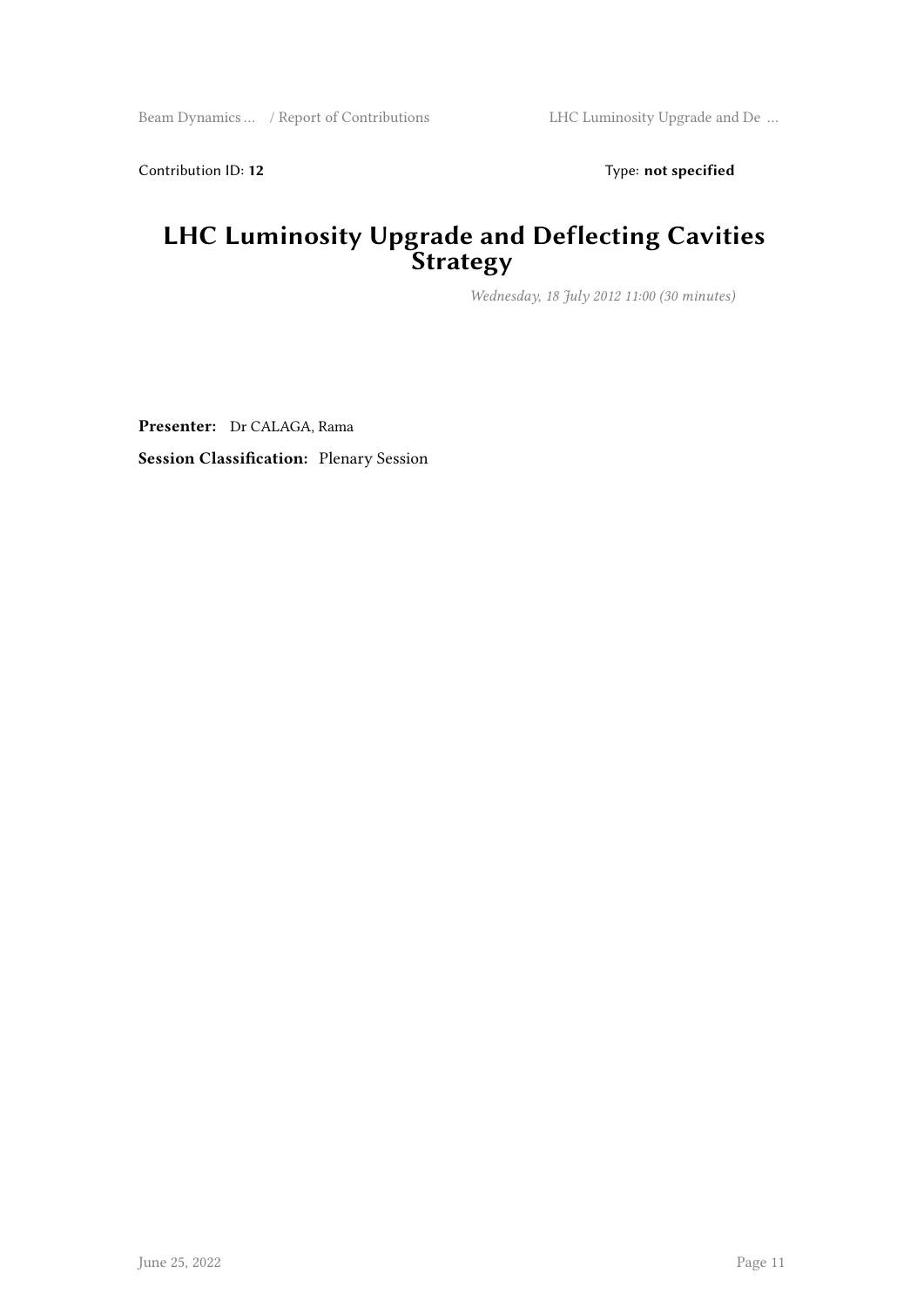Beam Dynamics … / Report of Contributions Program Overview

Contribution ID: 13 Type: **not specified** 

## **Program Overview**

*Wednesday, 18 July 2012 09:10 (10 minutes)*

**Presenter:** LI, Derun (LBNL)

**Session Classification:** Plenary Session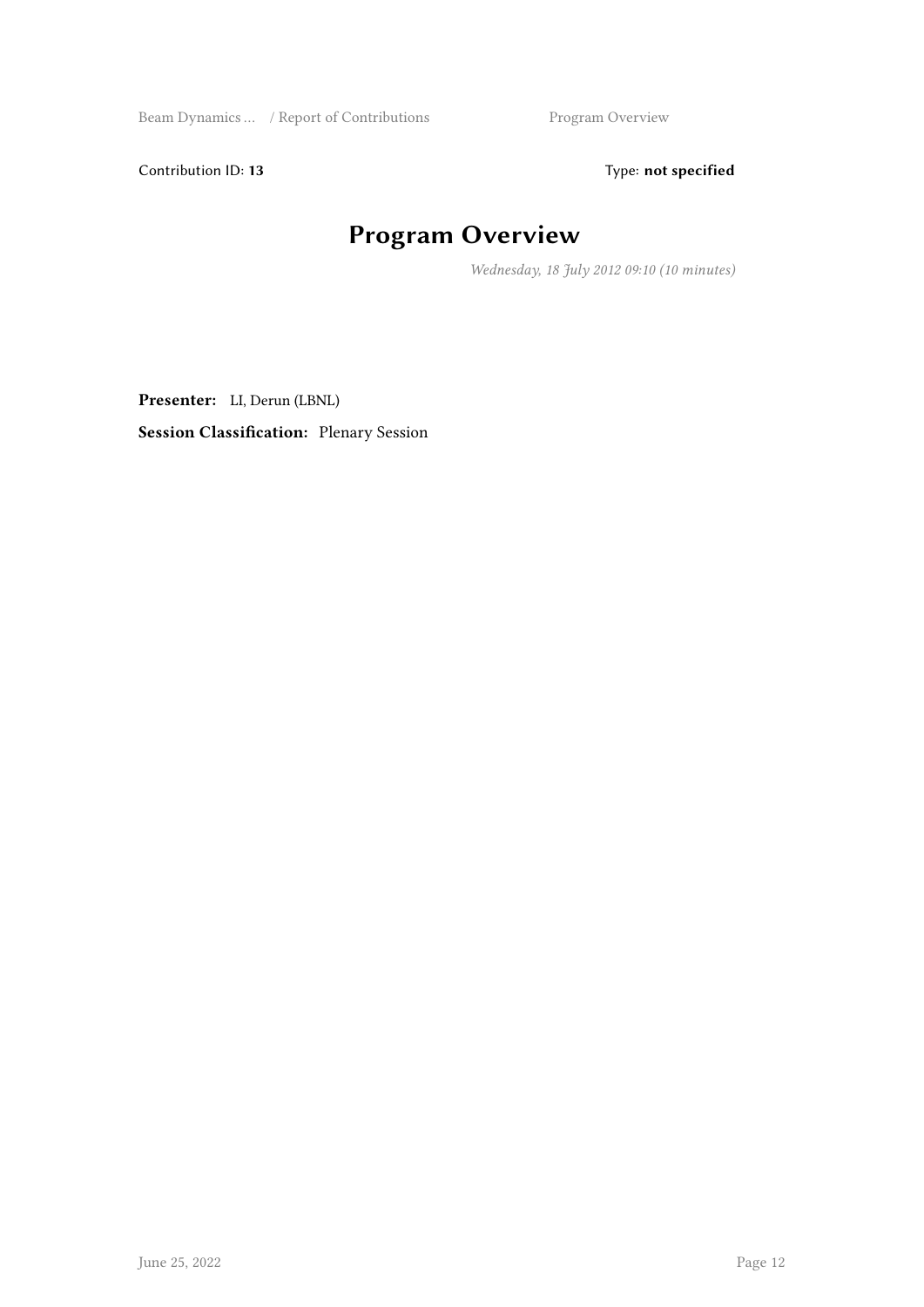Beam Dynamics ... / Report of Contributions **Experiences** with KEK-B Crab cavity

Contribution ID: 15 Type: **not specified** 

## **Experiences with KEK-B Crab cavity**

*Wednesday, 18 July 2012 11:30 (30 minutes)*

**Presenter:** Prof. HOSOYAMA, Kenji (KEK) **Session Classification:** Plenary Session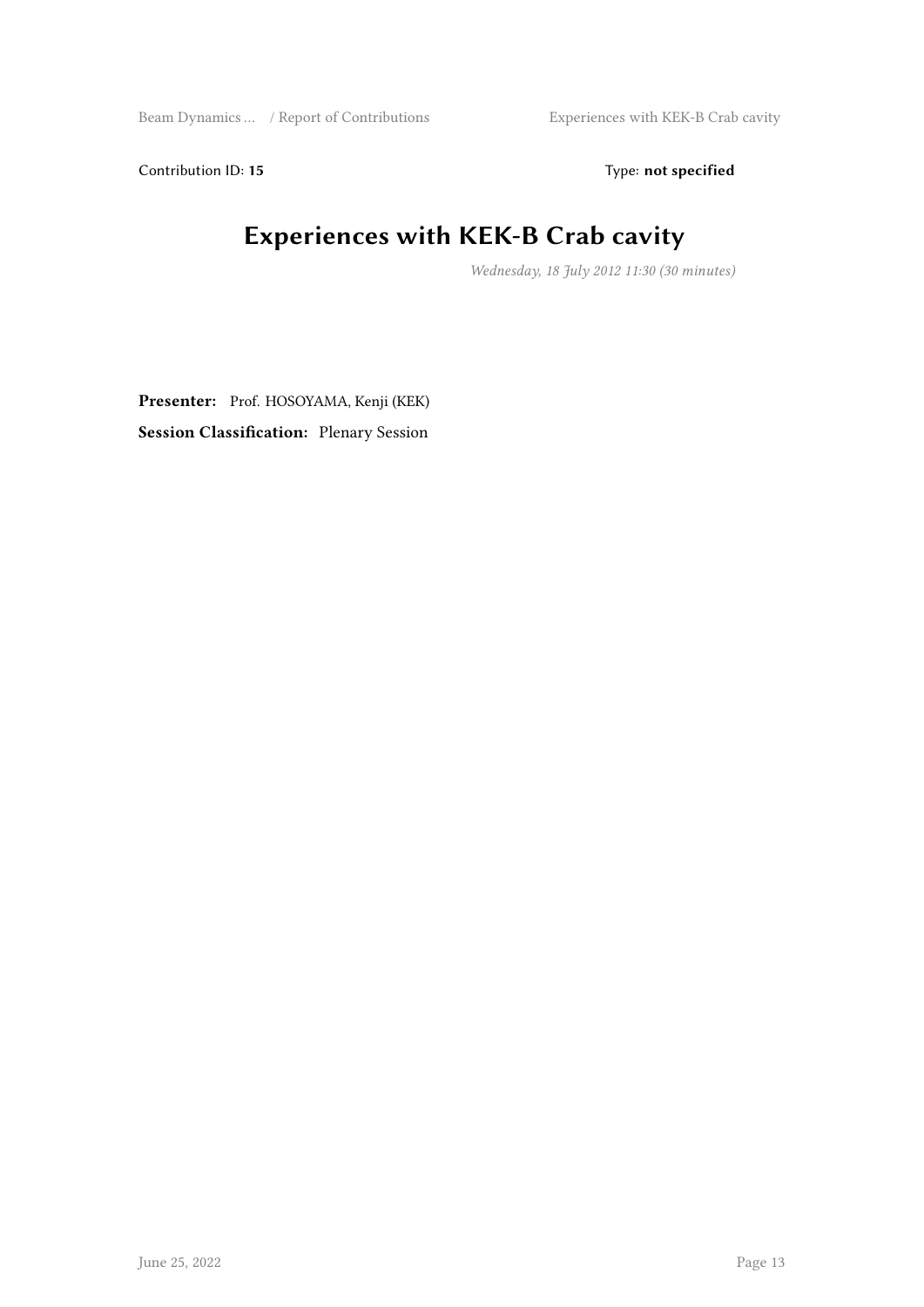Beam Dynamics … / Report of Contributions Deflecting cavities development in …

Contribution ID: 16 Type: not specified

## **Deflecting cavities development in UK**

*Wednesday, 18 July 2012 13:30 (30 minutes)*

**Presenter:** Dr BURT, Graeme

**Session Classification:** Plenary Session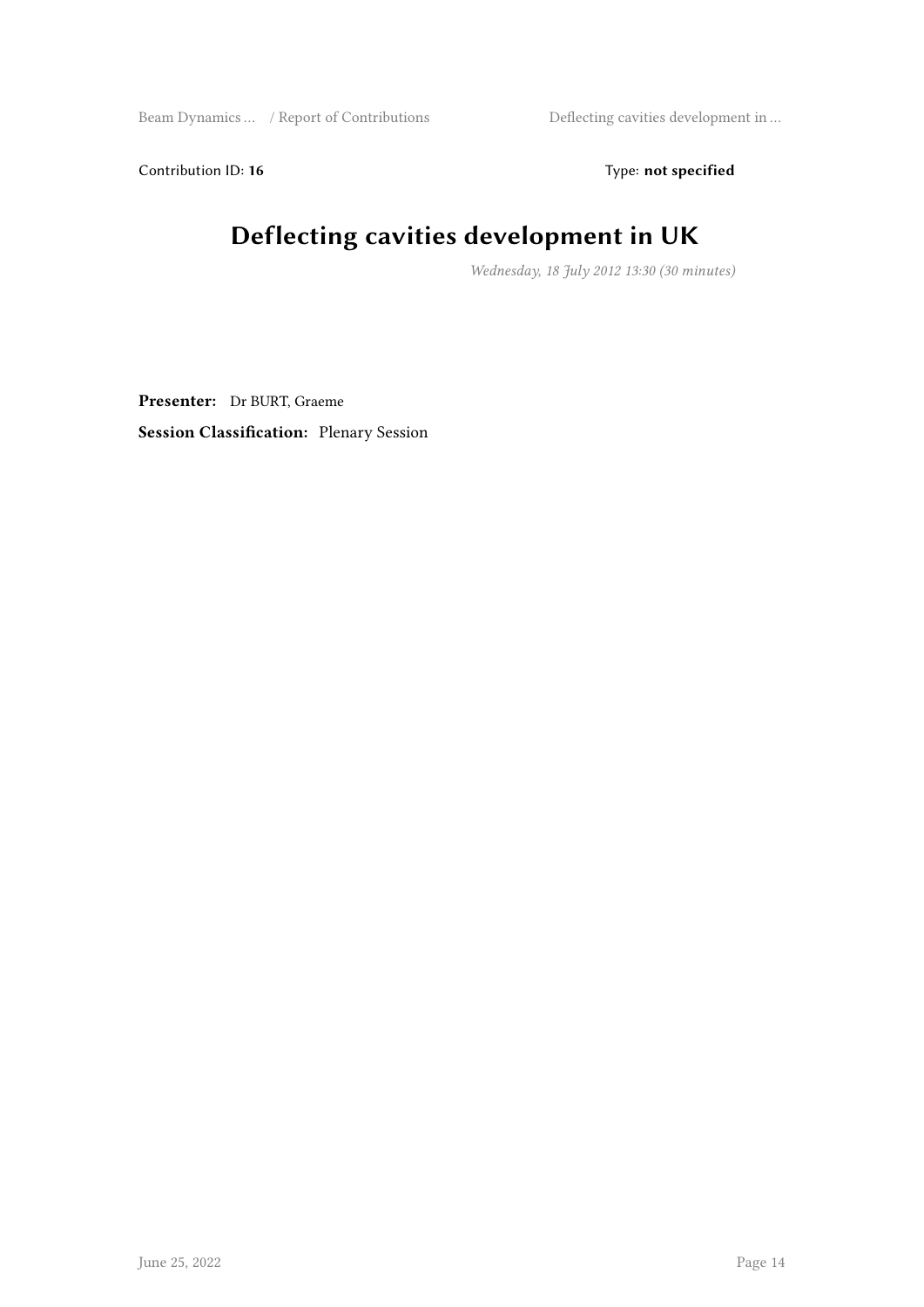Contribution ID: 17 Type: **not specified** 

## **Compact TEM-type deflecting cavities**

*Wednesday, 18 July 2012 14:00 (30 minutes)*

**Presenter:** Prof. DELAYEN, Jean (ODU)

**Session Classification:** Plenary Session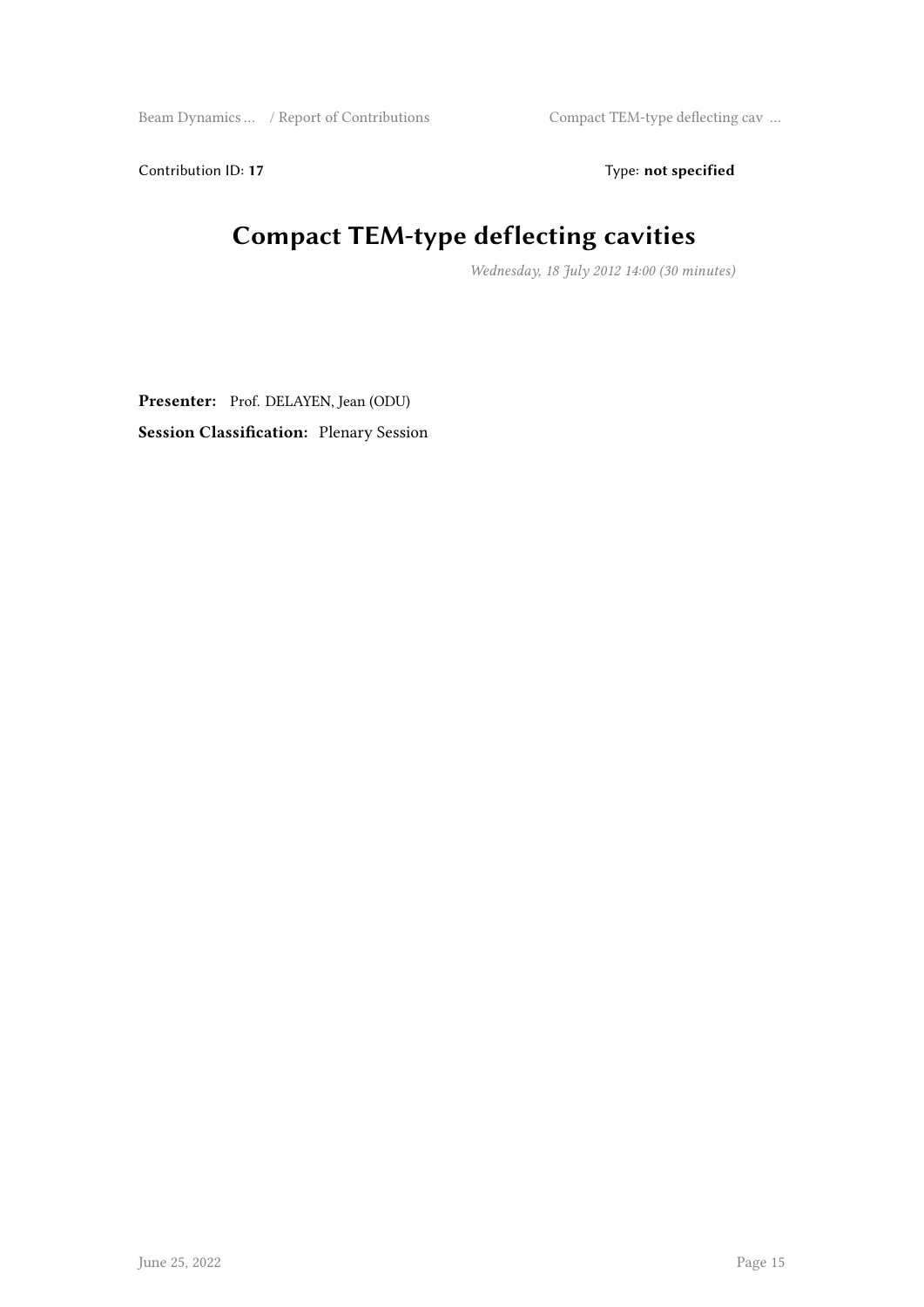Beam Dynamics … / Report of Contributions Emittance-exchange-based high h …

Contribution ID: 18 Type: **not specified** 

#### **Emittance-exchange-based high harmonic generation scheme for FEL**

*Wednesday, 18 July 2012 14:30 (30 minutes)*

**Presenter:** Dr JIANG, Bocheng (SINAP) **Session Classification:** Plenary Session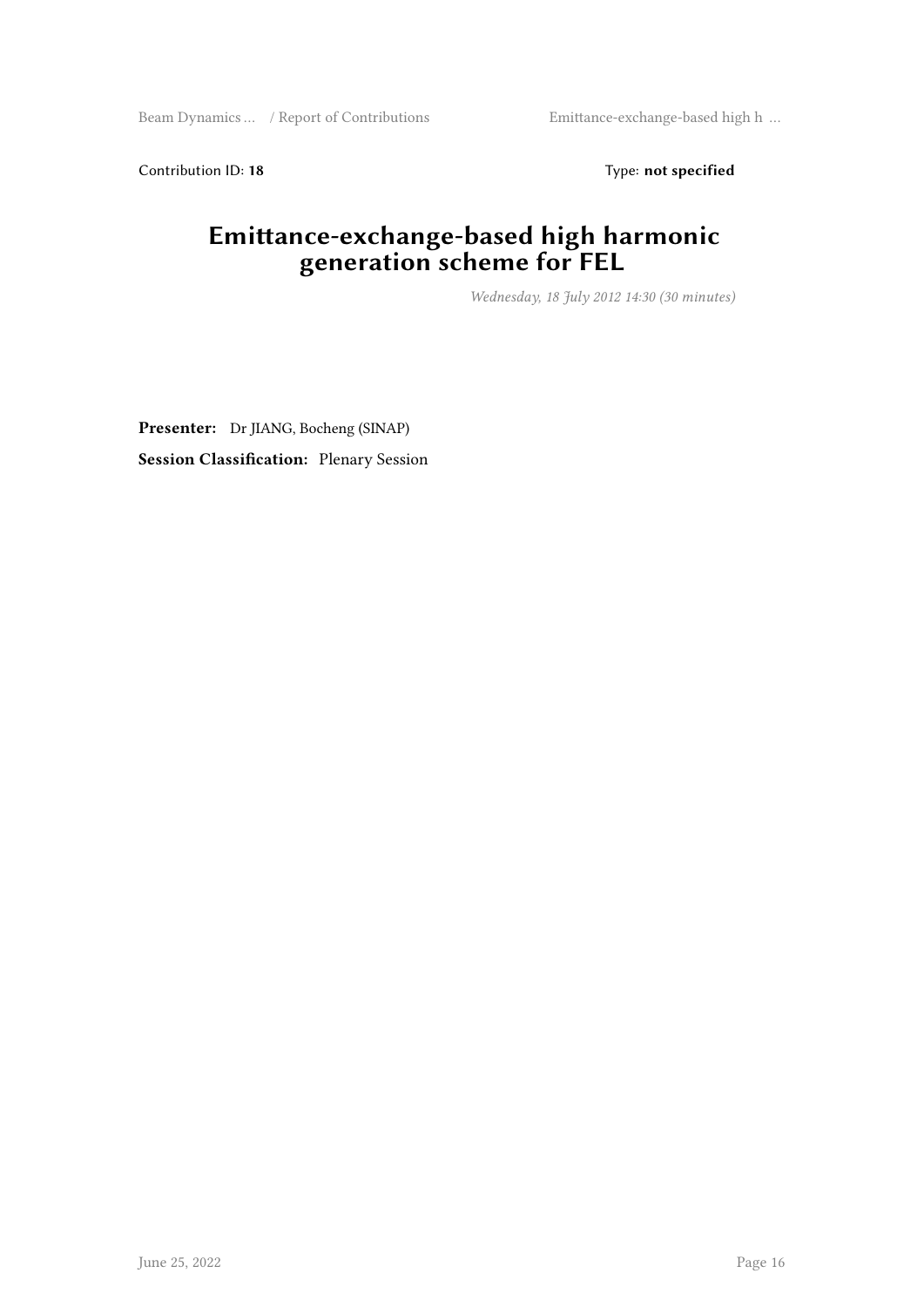Contribution ID: 19 Type: **not specified** 

#### **The Theory of Beam Manipulation and Emittance Exchange**

*Wednesday, 18 July 2012 15:20 (30 minutes)*

**Presenter:** Prof. KIM, Kwang-Je **Session Classification:** Plenary Session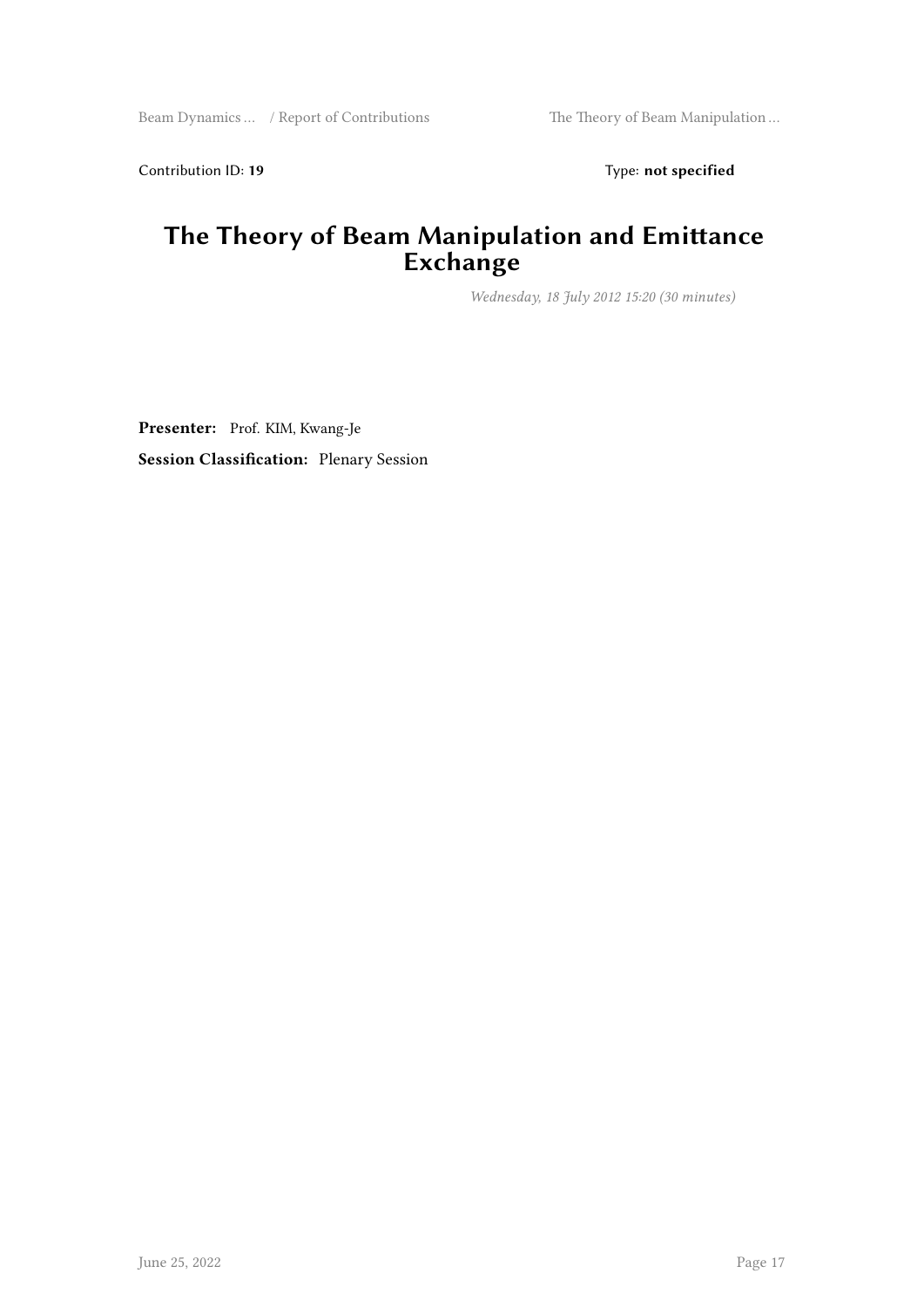Contribution ID: 20 Type: **not specified** 

### **Beam Dynamics of Chirp Scheme in Storage Rings**

*Wednesday, 18 July 2012 15:50 (30 minutes)*

**Presenter:** Dr SAJEAV, Vadim **Session Classification:** Plenary Session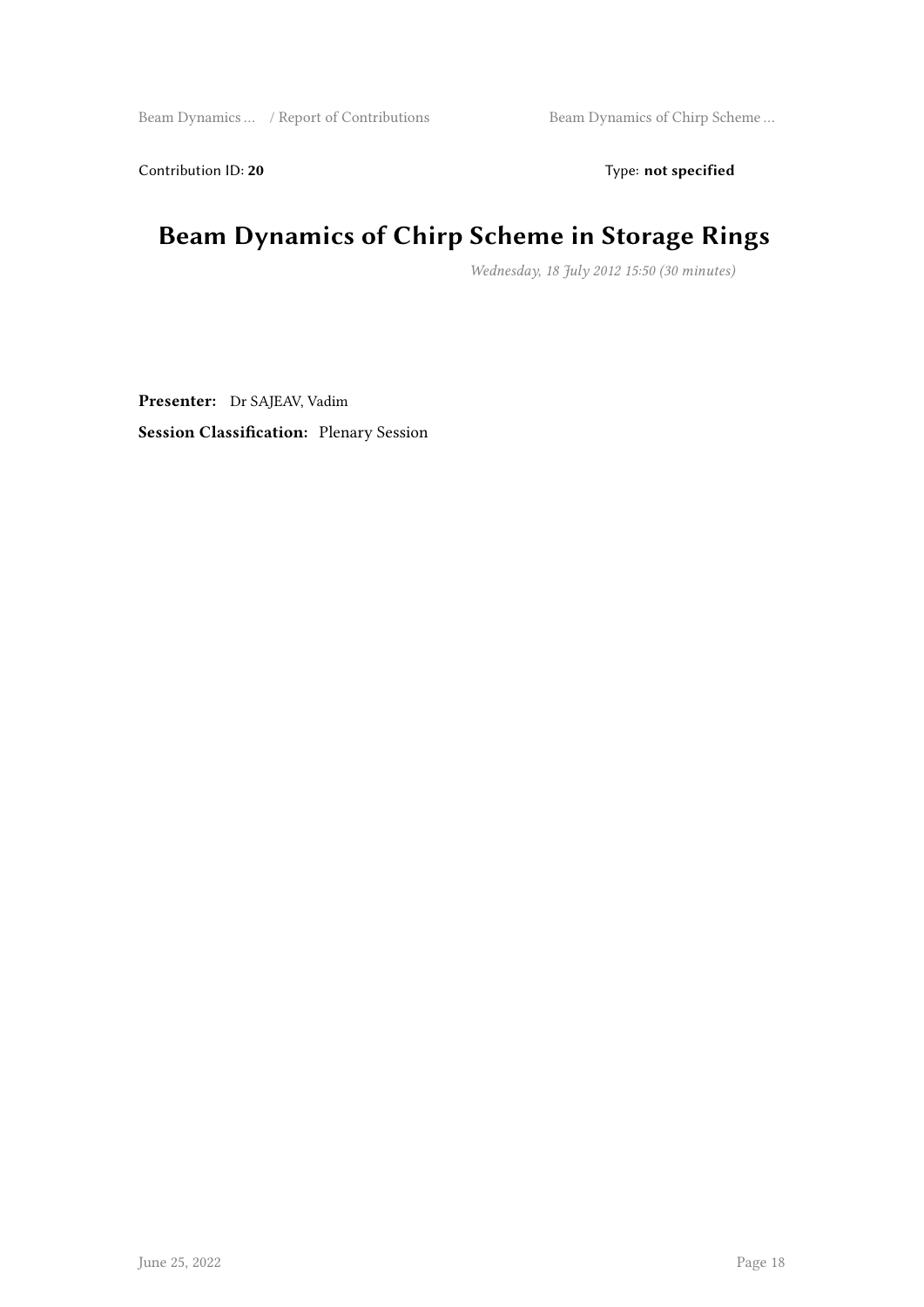Beam Dynamics ... / Report of Contributions Clic Crab Cavities

Contribution ID: 21 Type: **not specified** 

## **Clic Crab Cavities**

**Presenter:** Dr AMBATTU, Praveen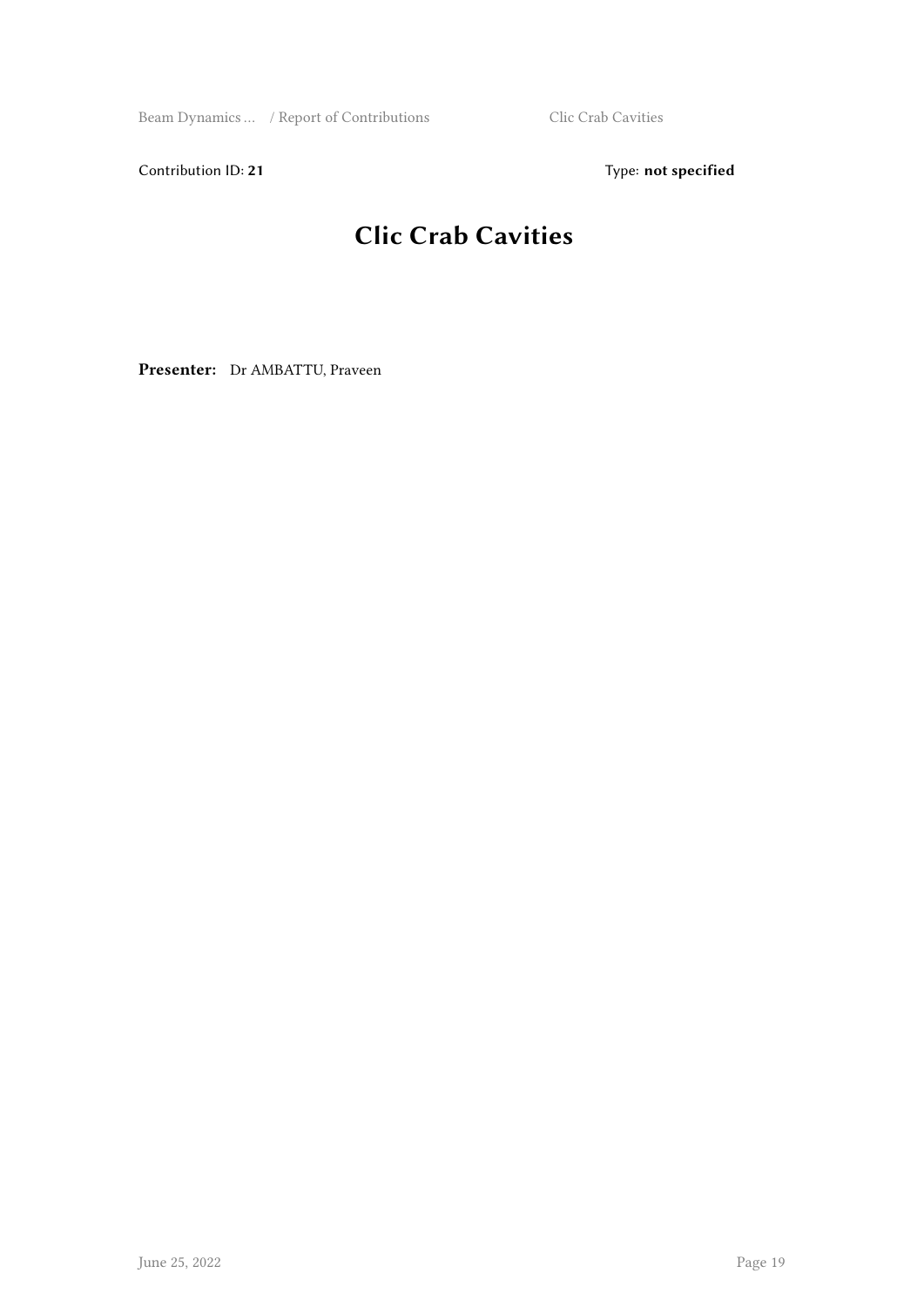Beam Dynamics … / Report of Contributions ANL Wakefield Accelerator Facili …

Contribution ID: 22 Type: **not specified** 

### **ANL Wakefield Accelerator Facility Update**

*Friday, 20 July 2012 09:00 (30 minutes)*

**Presenter:** Dr GAI, Wei

**Session Classification:** Plenary Session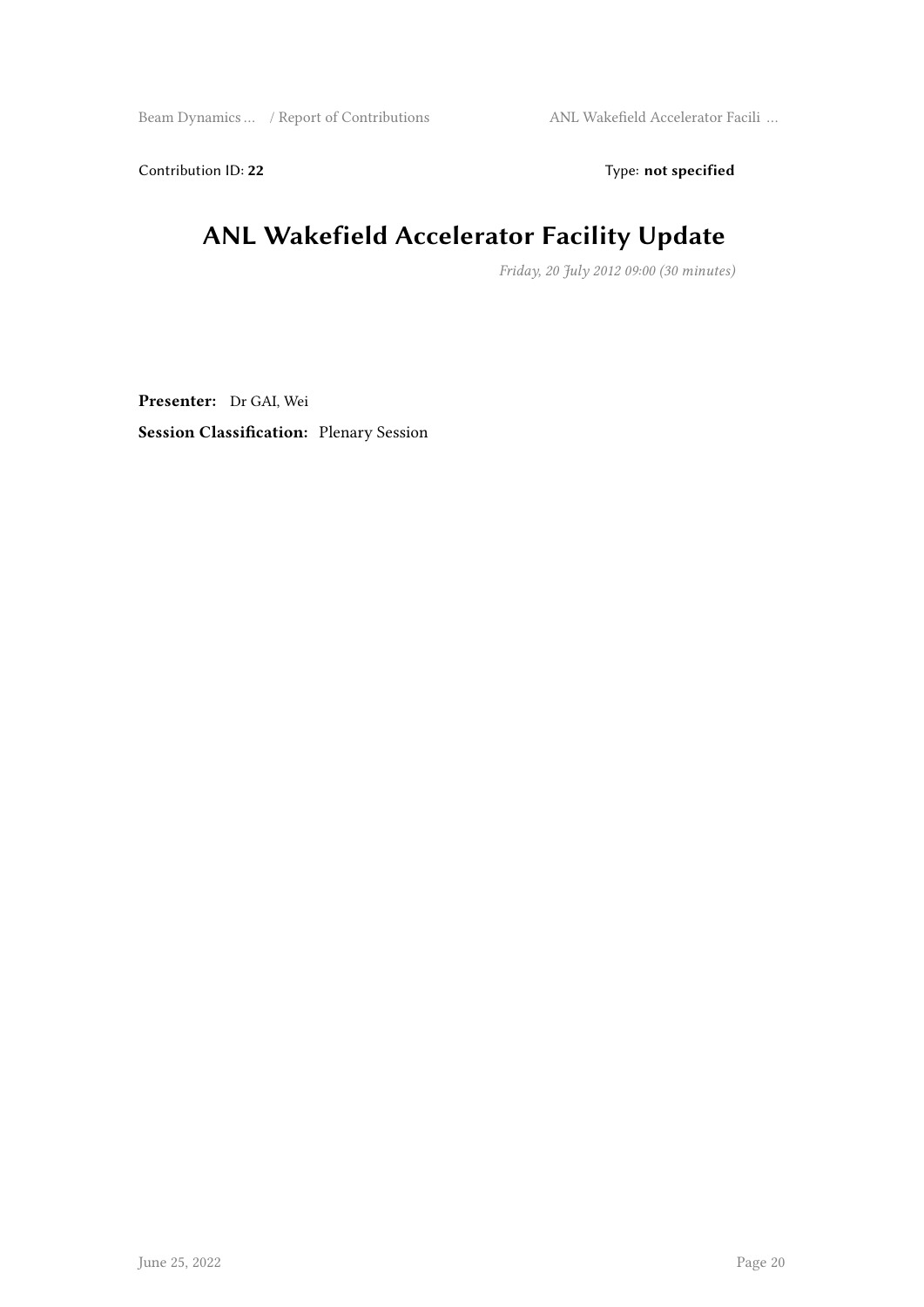Beam Dynamics … / Report of Contributions Accelerator Activities at Tsinghua ...

Contribution ID: 23 Type: **not specified** 

### **Accelerator Activities at Tsinghua University**

*Friday, 20 July 2012 09:30 (30 minutes)*

**Presenter:** Prof. HUANG, Wenhui **Session Classification:** Plenary Session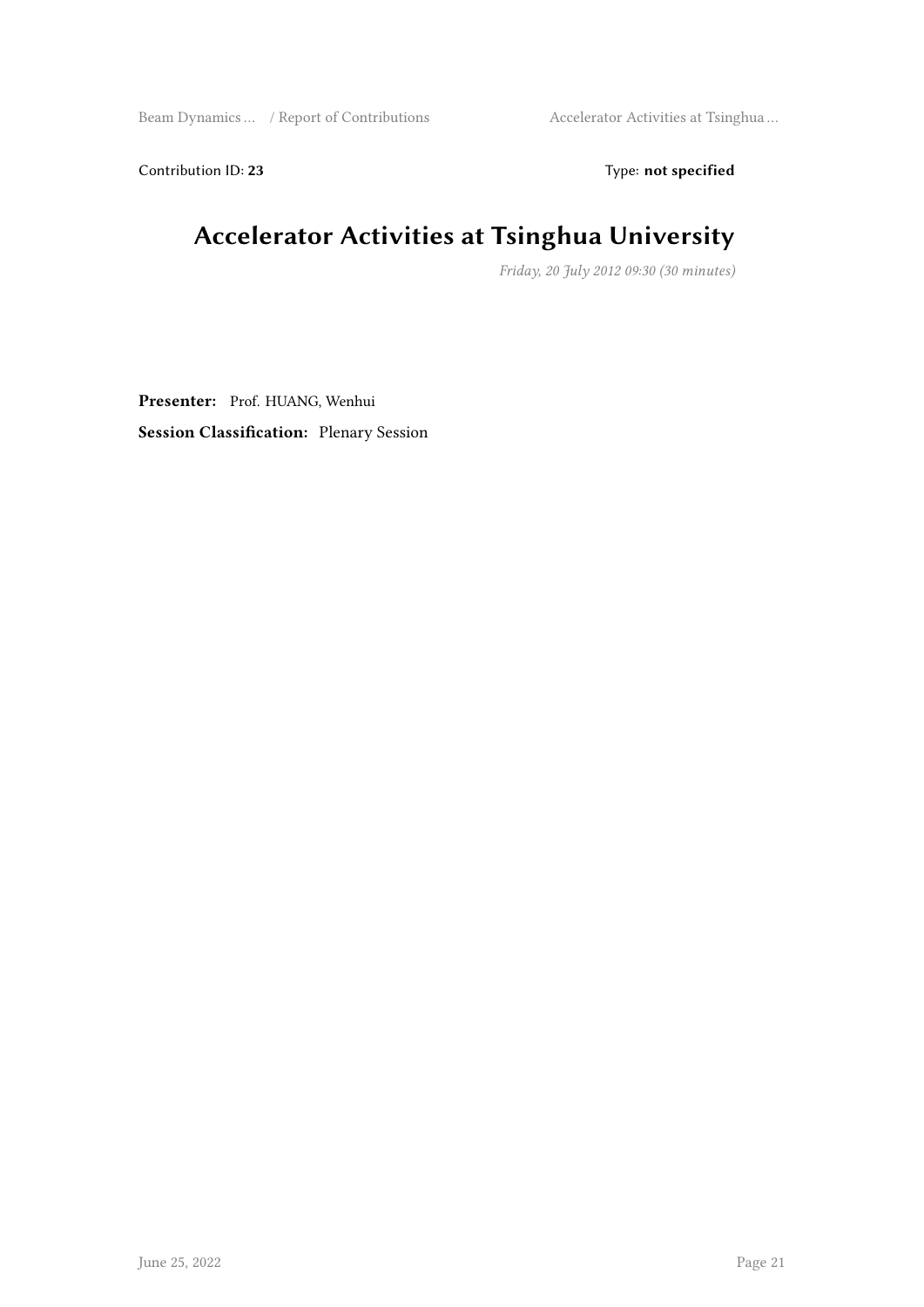Contribution ID: 24 Type: **not specified** 

#### **Experimental Studies for ILC and CLIC Crab Cavity System**

*Friday, 20 July 2012 10:00 (30 minutes)*

**Presenter:** Dr AMBATTU, Praveen **Session Classification:** Plenary Session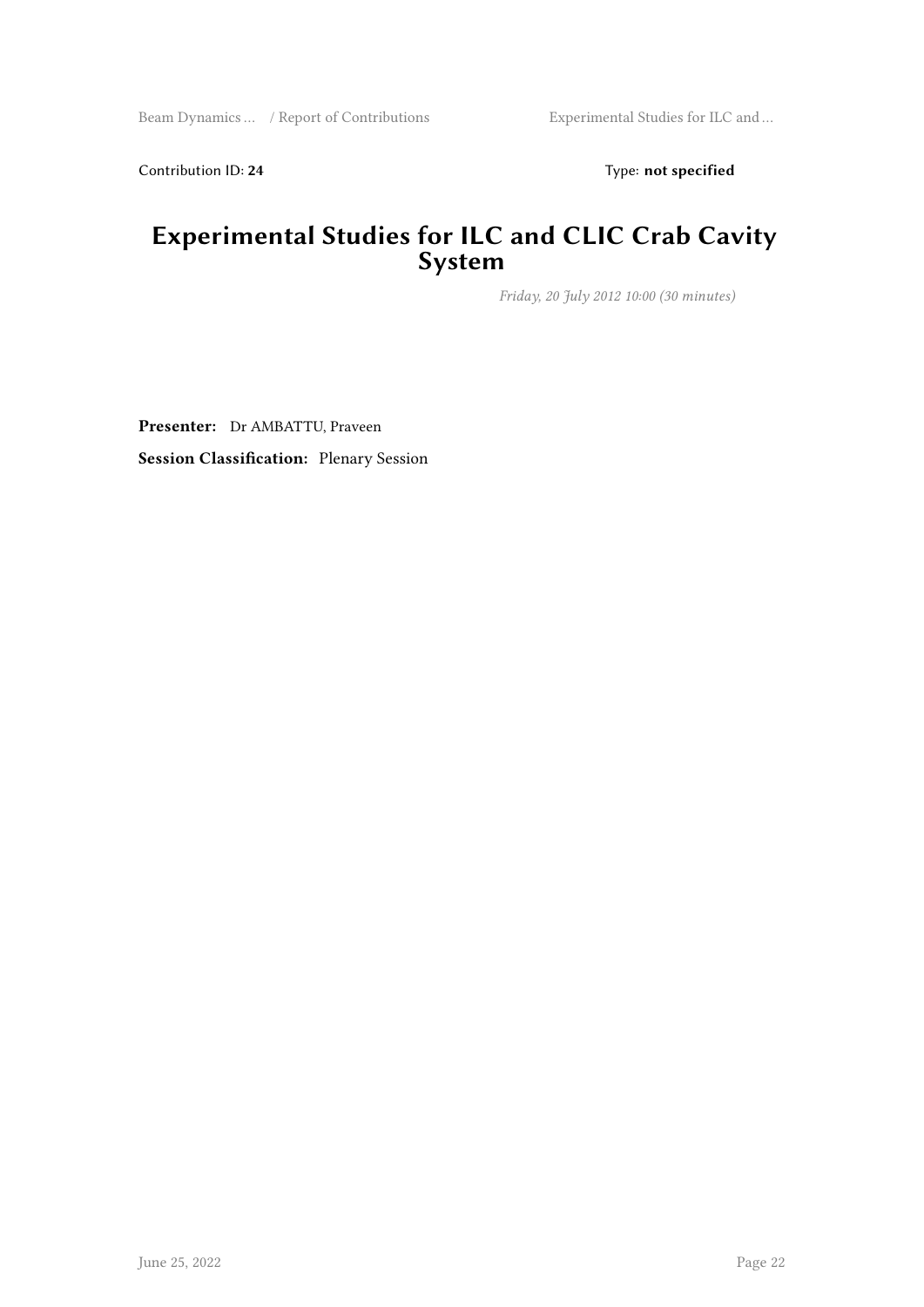Contribution ID: 25 Type: **not specified** 

## **Status of the SPX R&D (SPX0)**

**Presenter:** Dr WU, Genfa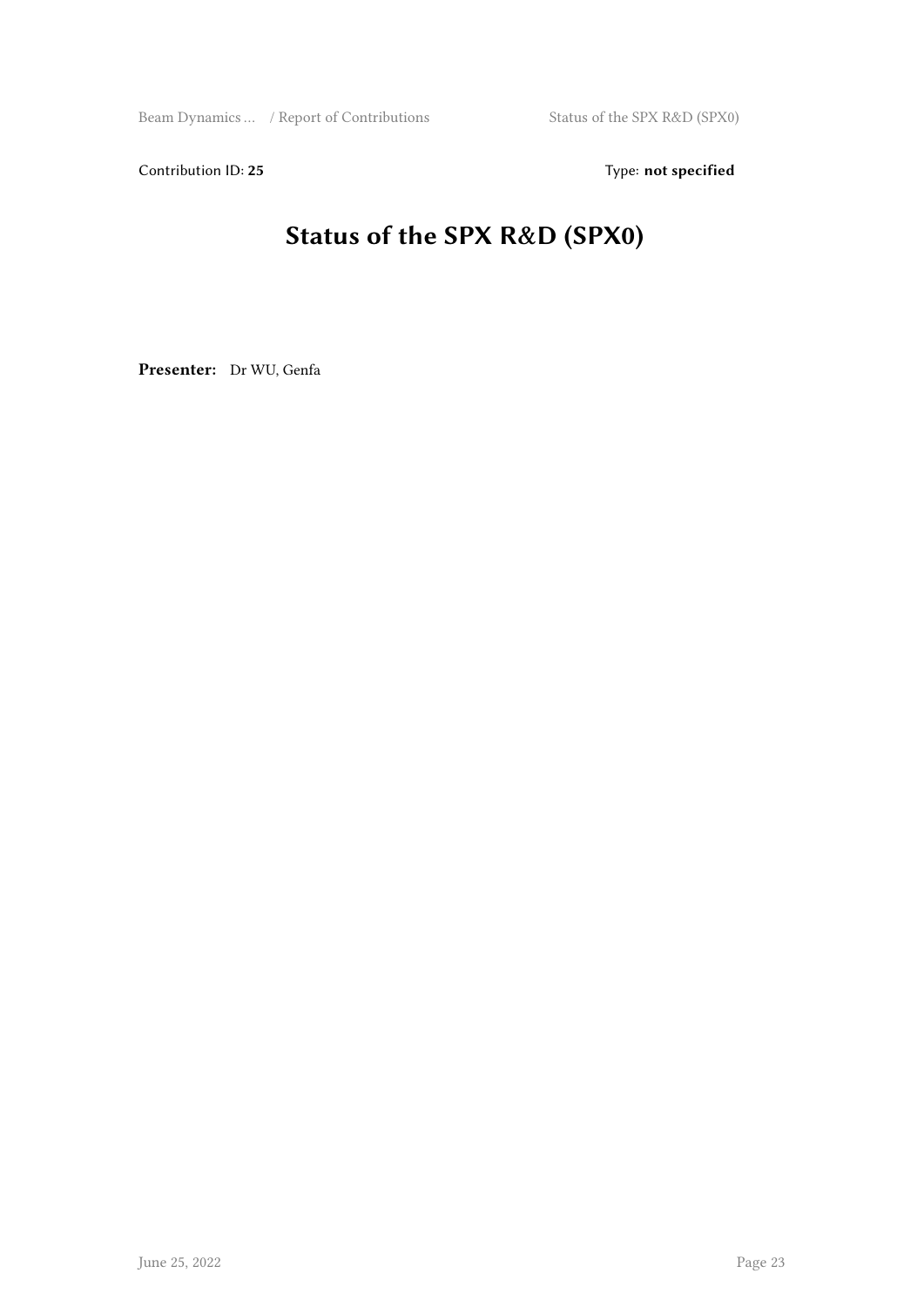Contribution ID: 26 Type: **not specified** 

#### **Advanced Simulations Techniques of Deflecting/Crabbing Cavites**

*Thursday, 19 July 2012 11:00 (30 minutes)*

**Presenter:** Dr LI, Zenghai **Session Classification:** Plenary Session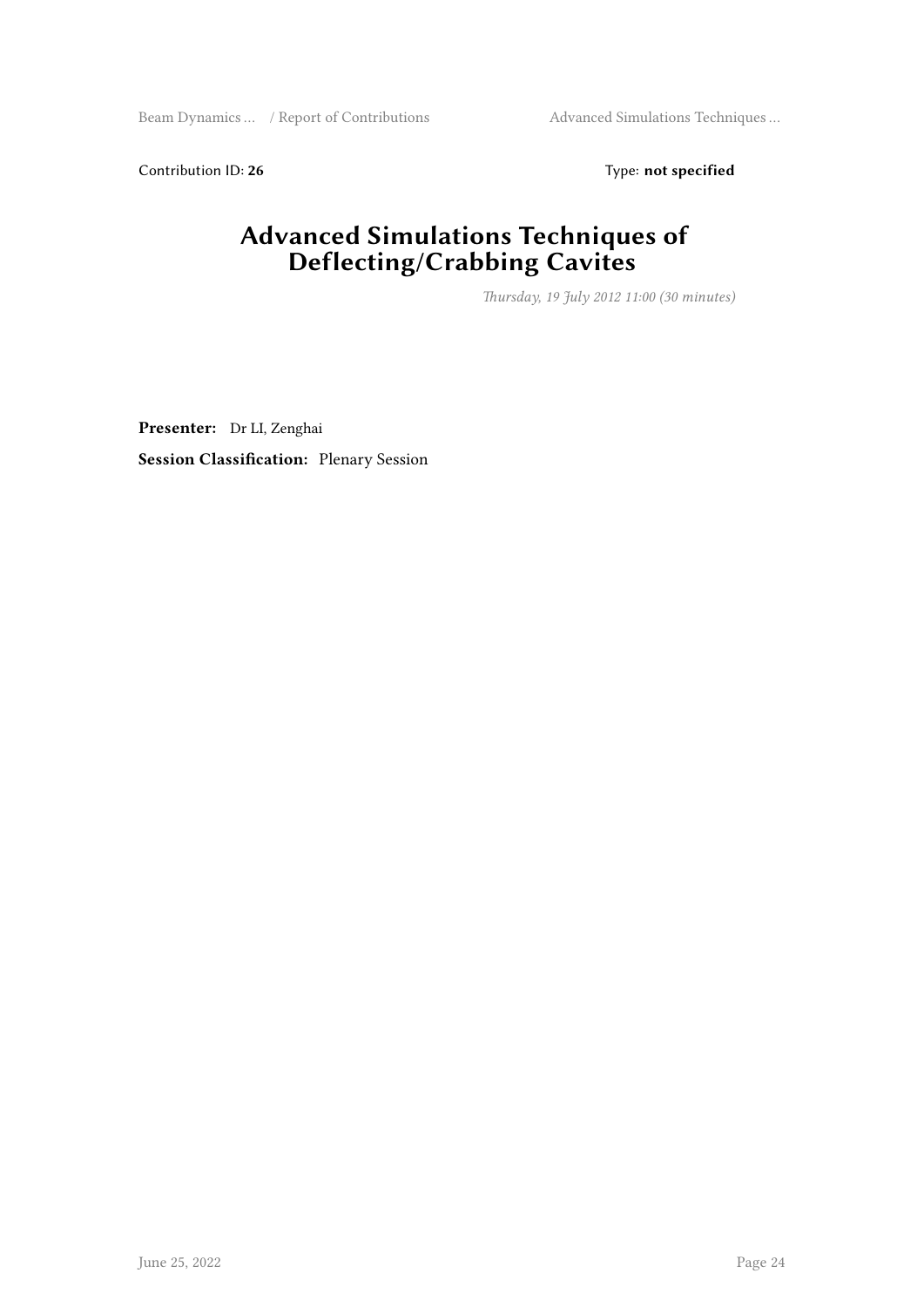Contribution ID: 27 Type: **not specified** 

#### **Wakefield/Impedance Considerations for APS and LHC Crab Cavities**

*Friday, 20 July 2012 14:30 (30 minutes)*

**Presenter:** Mr WANG, Haipeng **Session Classification:** Plenary Session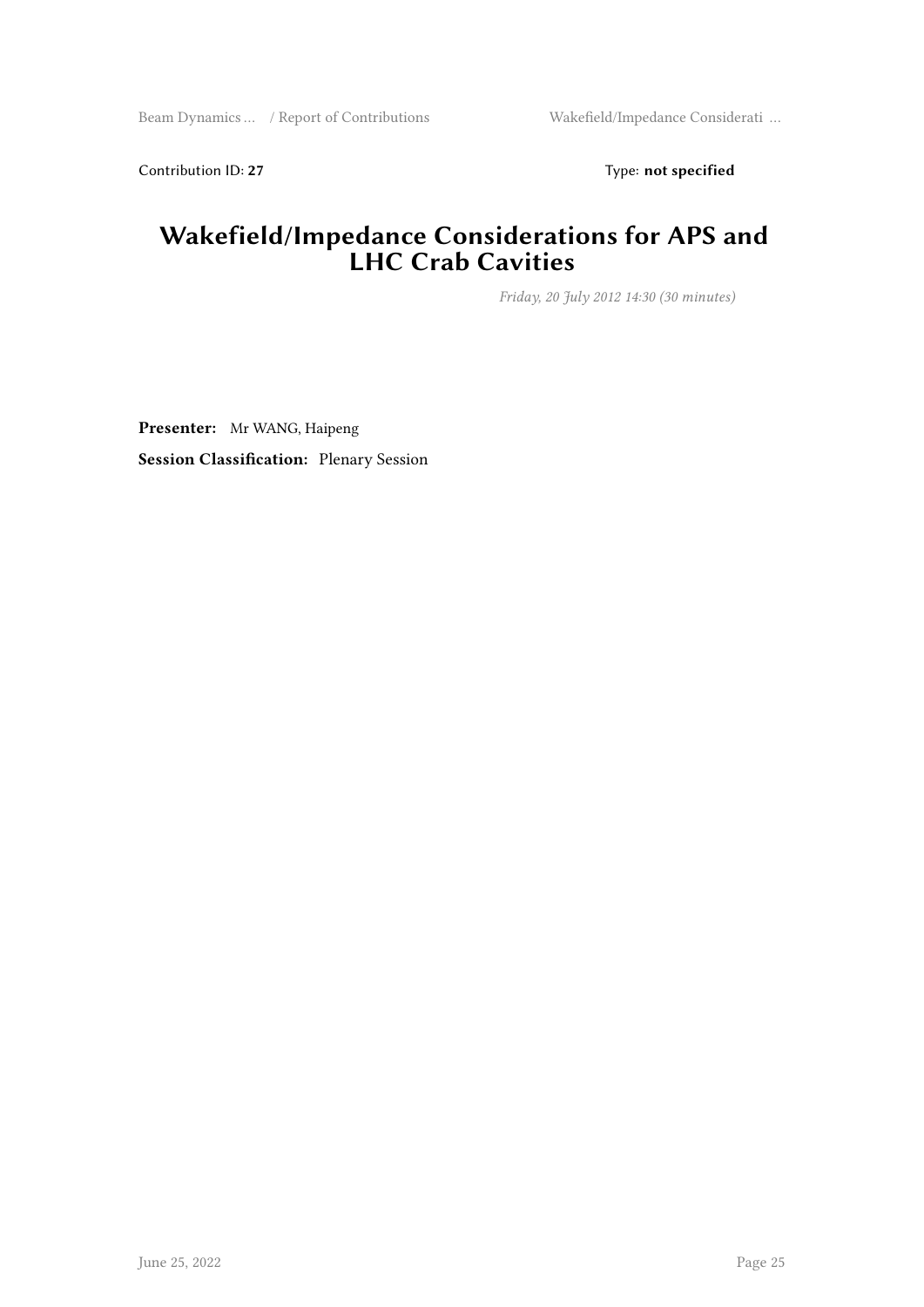Contribution ID: 28 Type: **not specified** 

#### **Advanced Simulation Techniques and Multipactoring Simulations**

*Thursday, 19 July 2012 11:30 (30 minutes)*

**Presenter:** Dr ZHOU, Chuandong (Tech-X Corporation) **Session Classification:** Plenary Session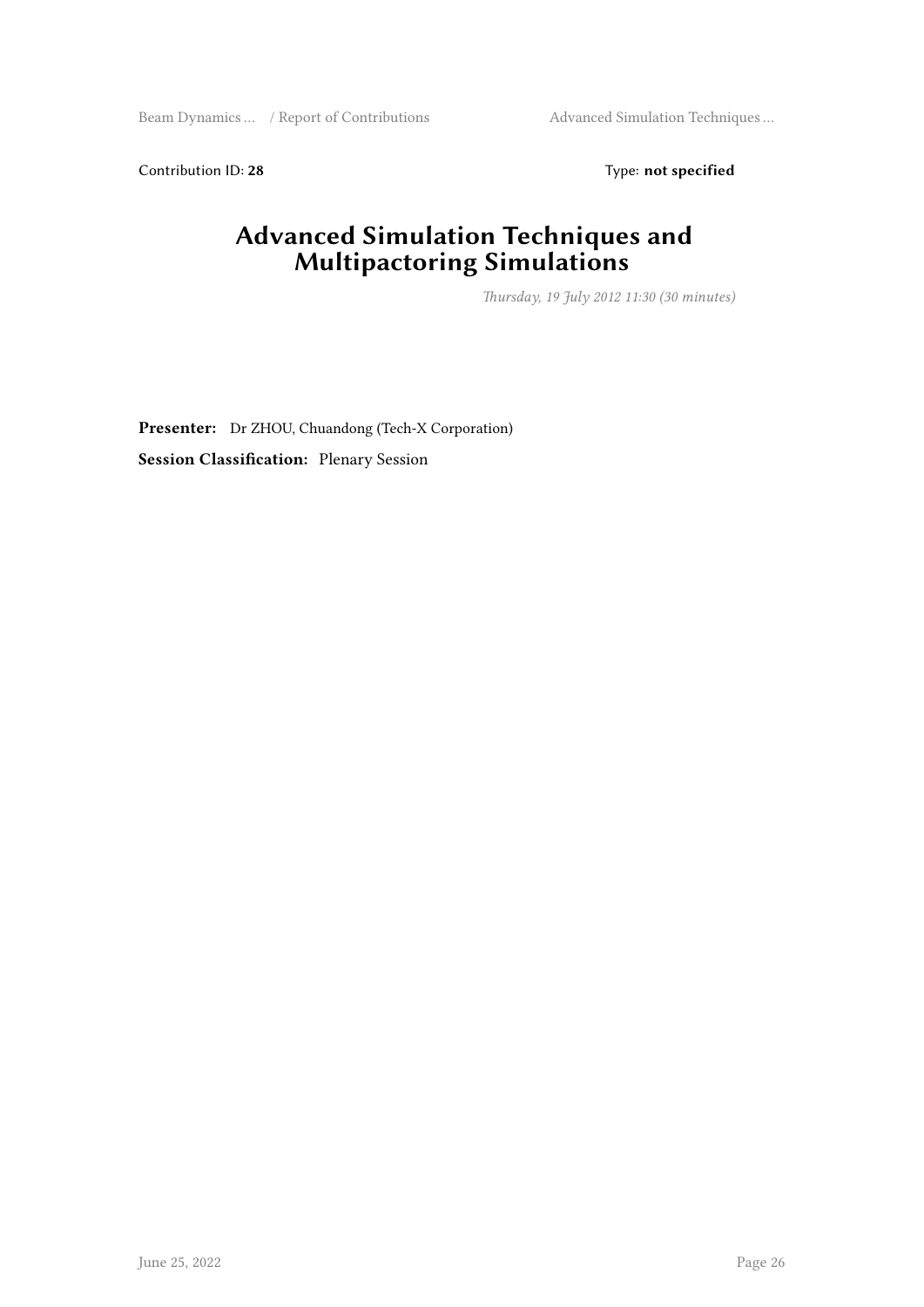Beam Dynamics … / Report of Contributions SPX Cavities and Cryomodule De …

Contribution ID: 29 Type: **not specified** 

### **SPX Cavities and Cryomodule Development**

*Friday, 20 July 2012 14:00 (30 minutes)*

**Presenter:** Dr RIMMER, Robert **Session Classification:** Plenary Session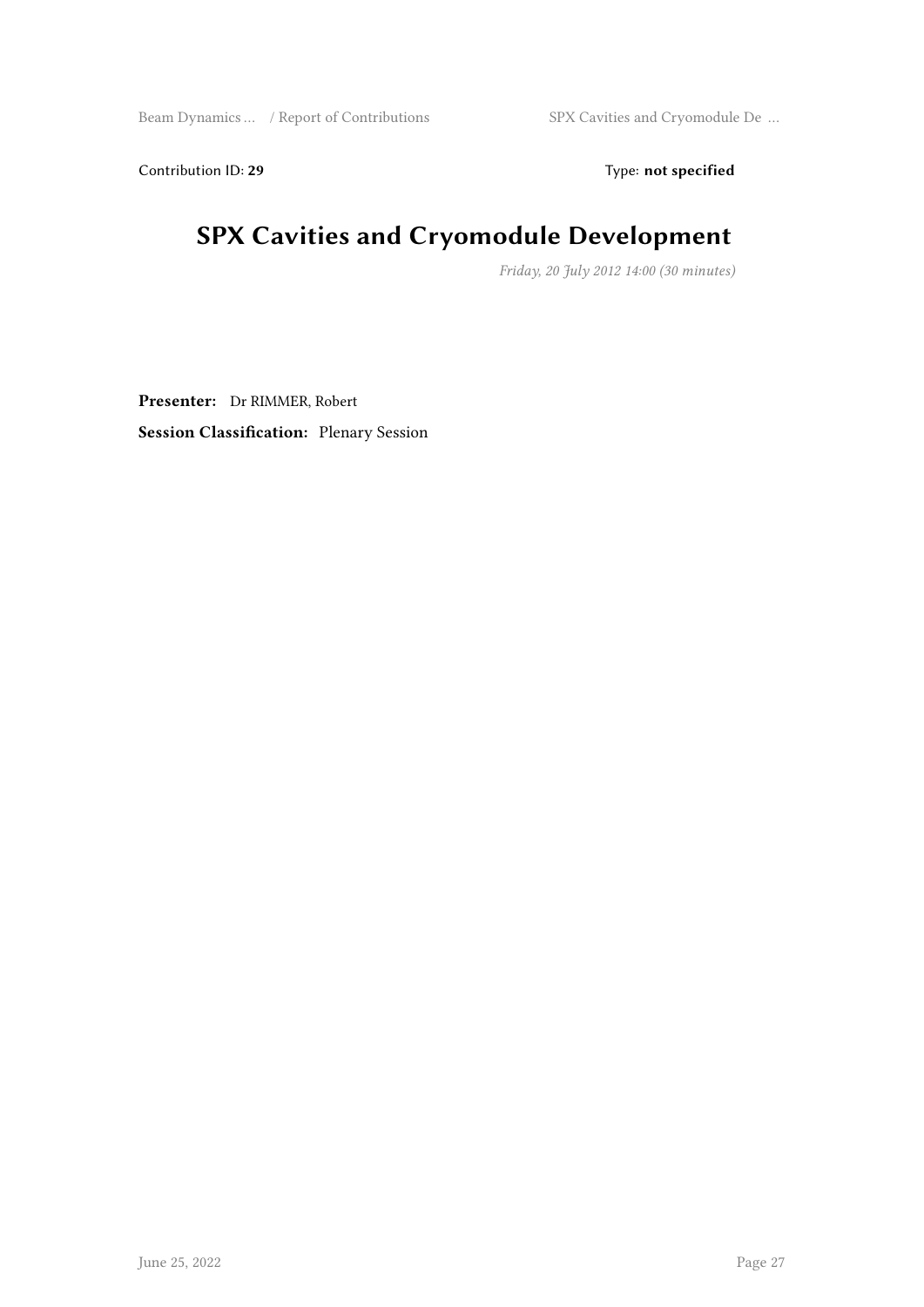Beam Dynamics ... / Report of Contributions Closing Remarks

Contribution ID: 30 Type: **not specified** 

## **Closing Remarks**

*Friday, 20 July 2012 15:00 (15 minutes)*

**Presenters:** Dr NASSIRI, Ali (ANL); LI, Derun (LBNL); Dr CHEN, Huaibi (Tsinghua University); Dr HE, Yuan (IMP)

**Session Classification:** Plenary Session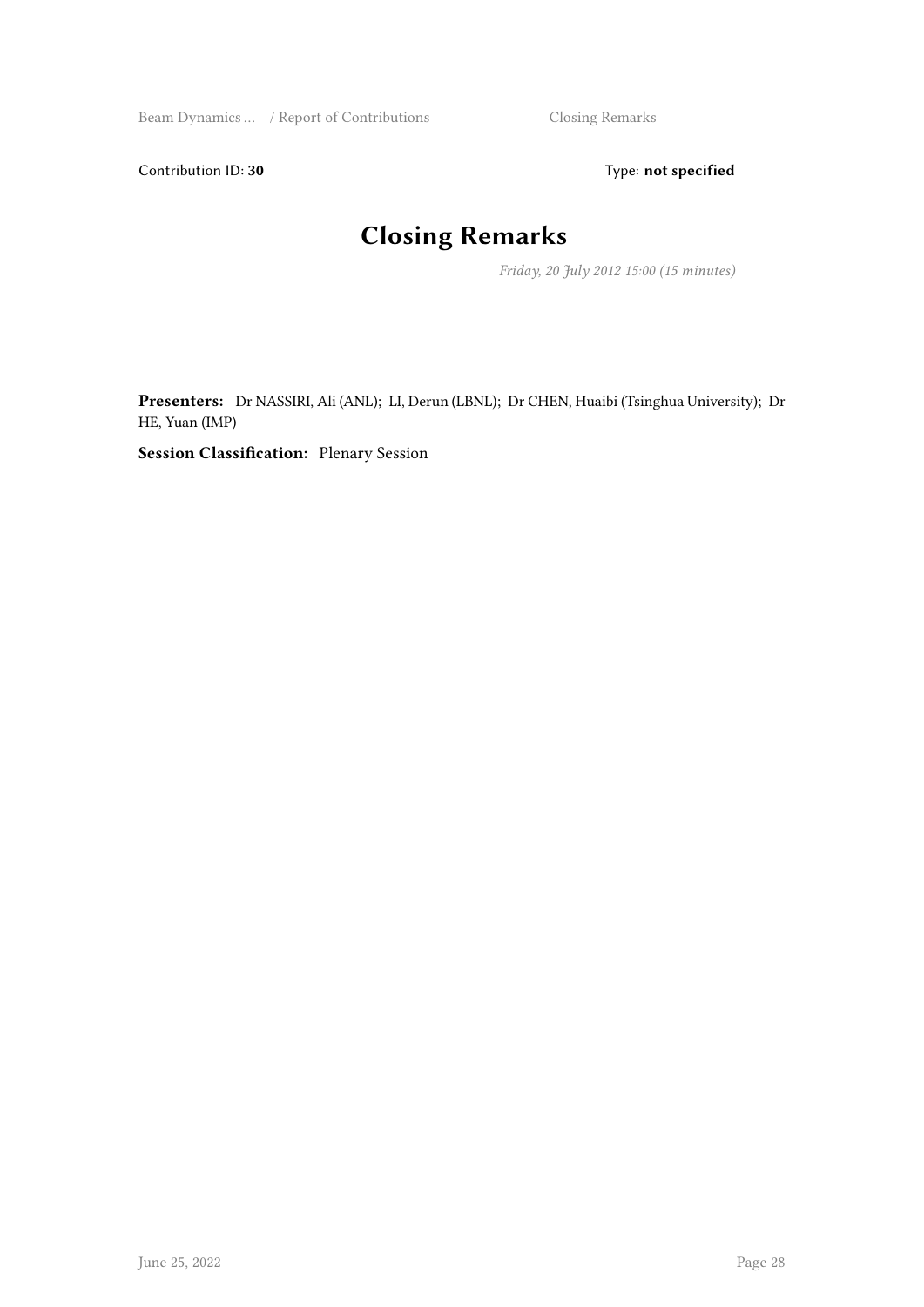Beam Dynamics ... / Report of Contributions Applications of deflecting cavities ...

Contribution ID: 32 Type: **not specified** 

#### **Applications of deflecting cavities in x-ray free electron lasers**

*Wednesday, 18 July 2012 16:20 (30 minutes)*

**Presenter:** Dr DING, Yuantao (SLAC) **Session Classification:** Plenary Session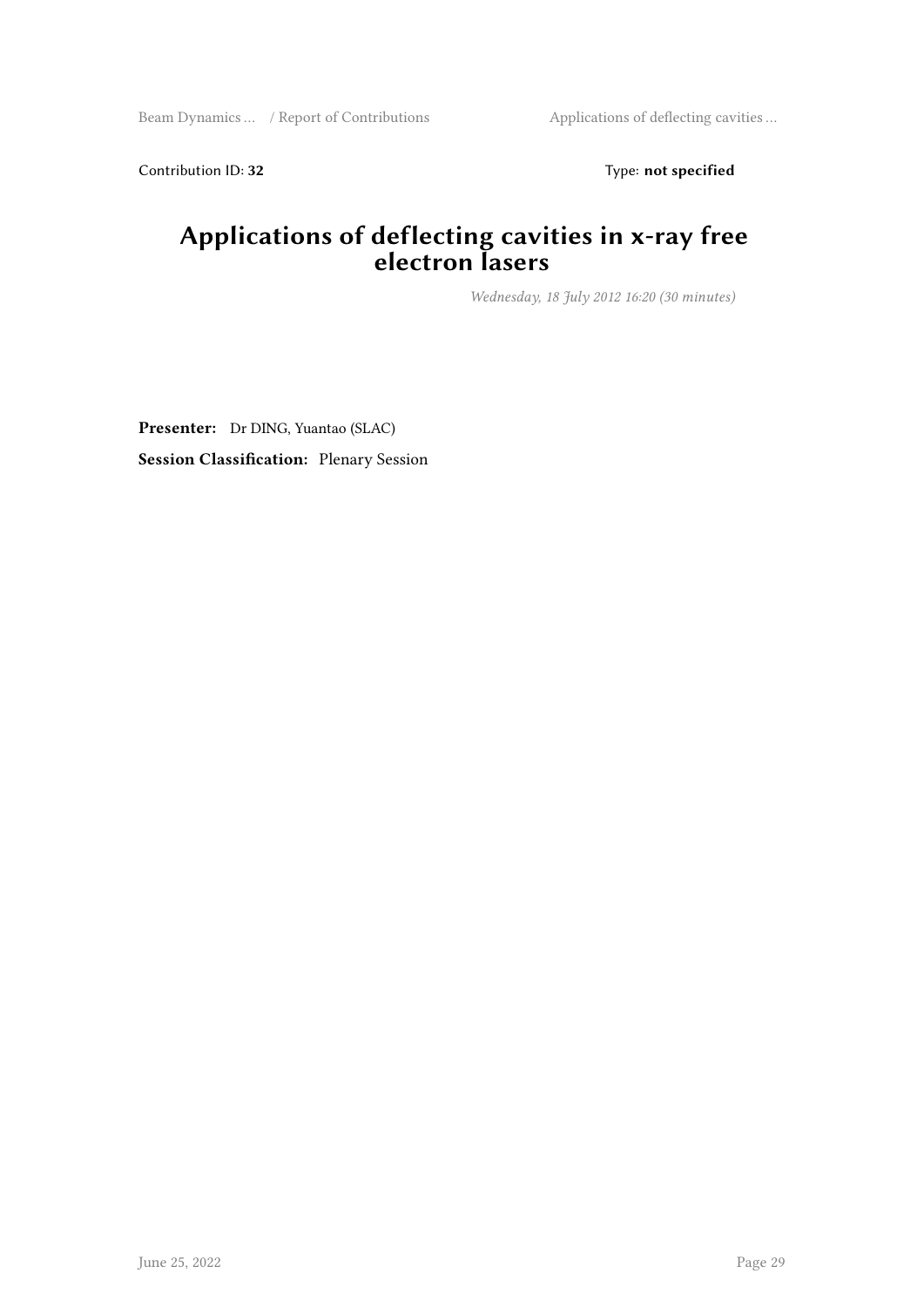Contribution ID: 33 Type: **not specified** 

## **Clic Crab Cavities**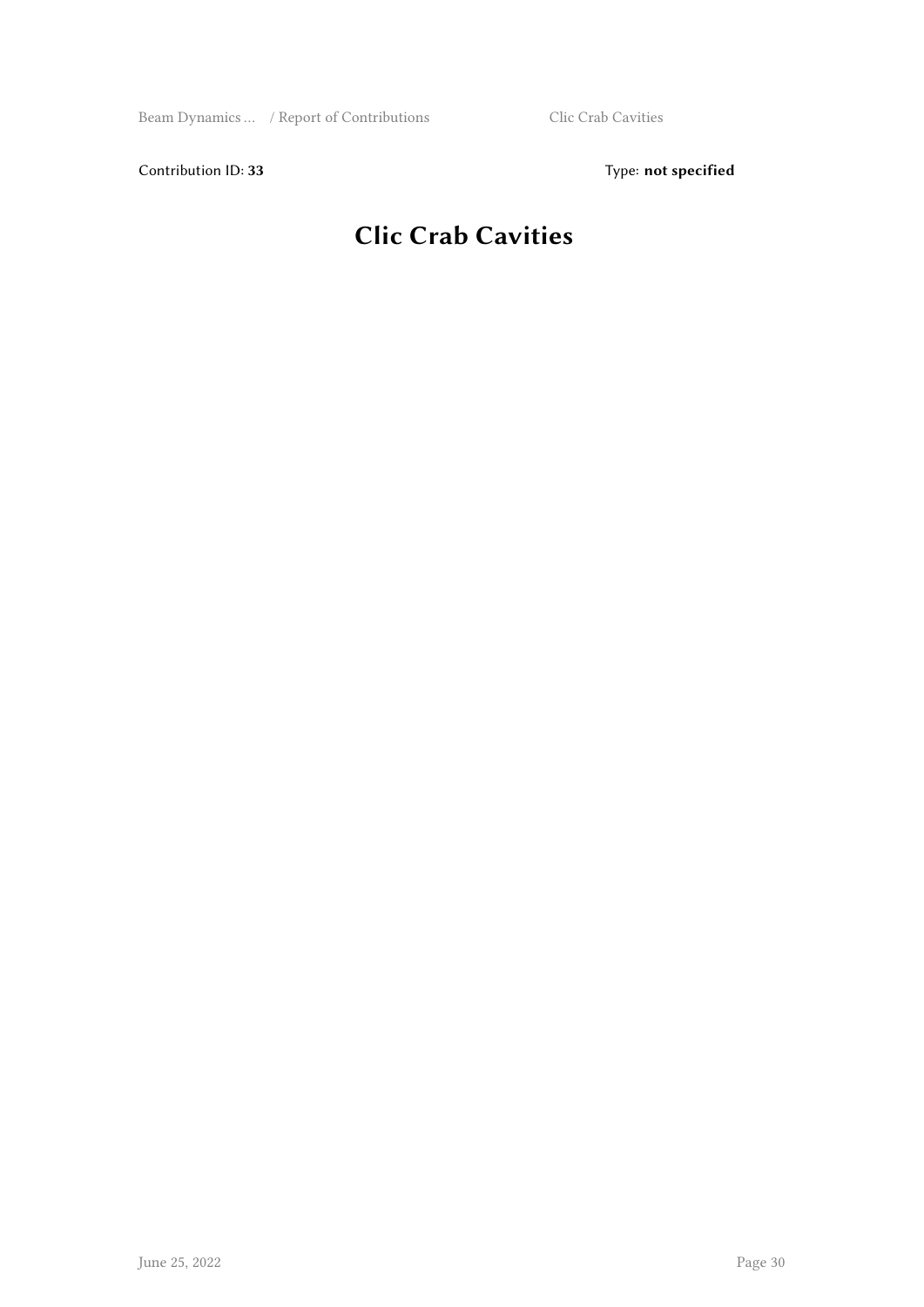Beam Dynamics ... / Report of Contributions Clic Crab Cavities

Contribution ID: 34 Type: **not specified** 

### **Clic Crab Cavities**

Primary author: Dr AMBATTU, Praveen (Lancaster University)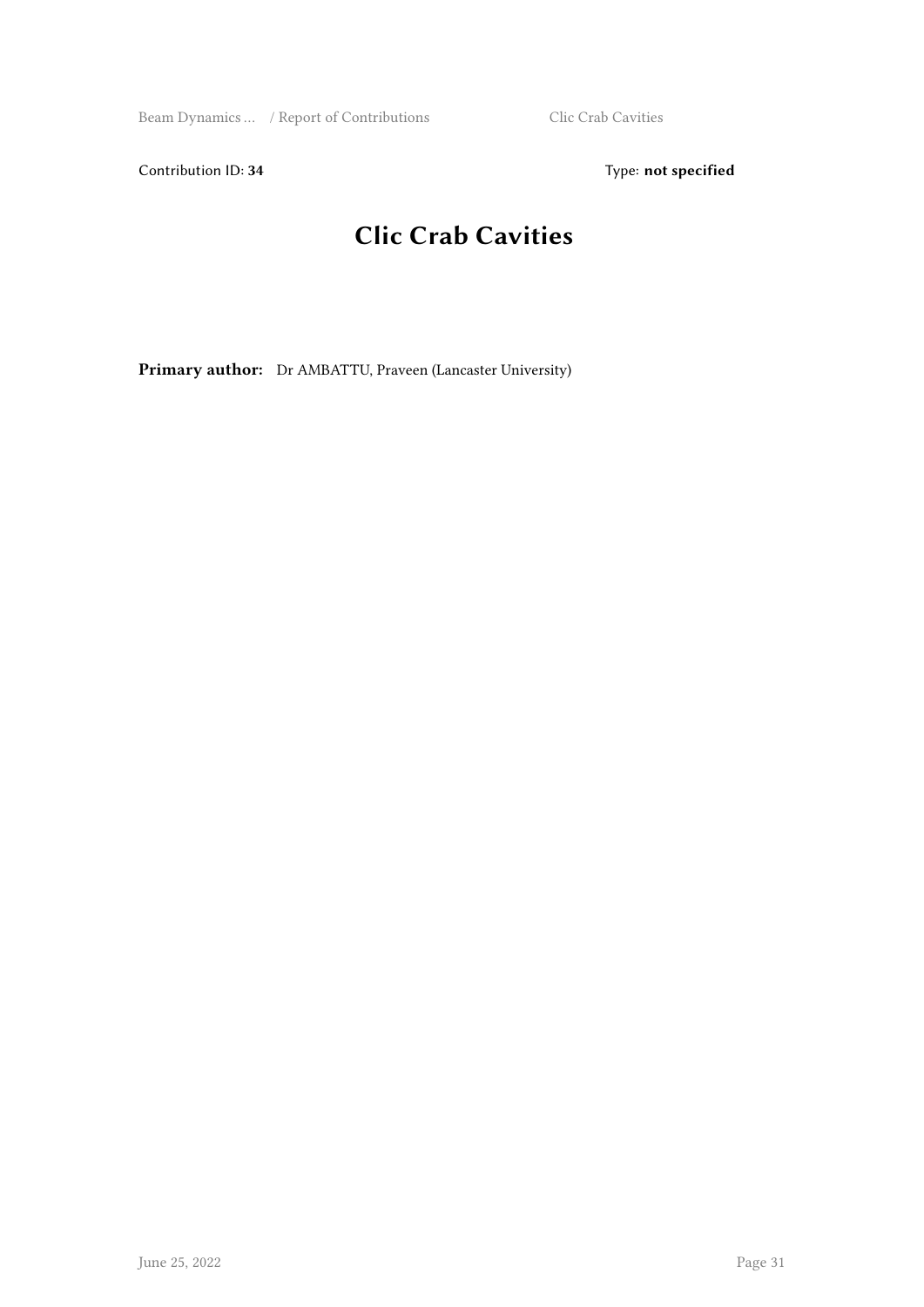Contribution ID: 35 Type: **not specified** 

## **Status of the SPX R&D (SPX0)**

*Thursday, 19 July 2012 09:30 (30 minutes)*

**Presenter:** Dr WU, Genfa

**Session Classification:** Plenary Session

**Track Classification:** Plenary Sessions